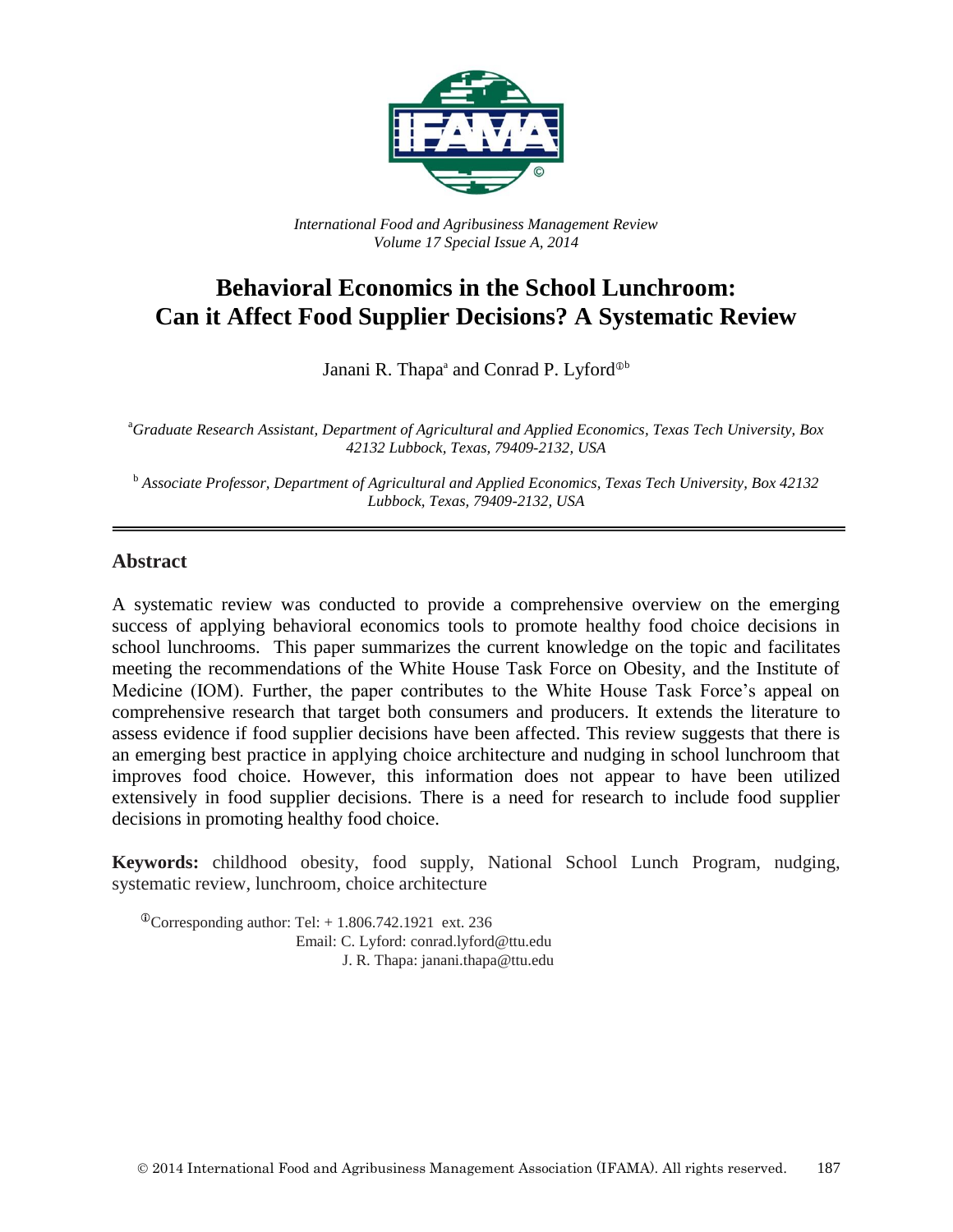# **Introduction**

There is a pressing and growing interest in addressing childhood obesity in the school lunchroom setting. The CDC reports more than one third of children and adolescents were overweight or obese (CDC 2010). Researchers have also observed that obese children are more likely to be obese adults (CDC 2010; Serdula et al. 1993, and Garn and LaVelle 1985). Clearly, children should be considered a priority population for obesity prevention strategies (Dehghan et al. 2005). As part of the response to this, the National School Lunch Program (NSLP) as directed by United States Department of Agriculture (USDA) in The Healthy, Hunger‐Free Kids Act of 2010 seeks to ensure that meal patterns and nutrition standards be updated based on the latest Dietary Guidelines for Americans (FNS 2012); this legislation guarantees the increased availability of fruits, vegetables, and whole grains in the school menu. However, the USDA has reported very high "plate waste" and students "turning up their noses" at fruits and vegetables (Ralston et al. 2008). Healthy foods, such as fruits and vegetables, are often not chosen by children and frequently not eaten even when served.

The NSLP faces a trio of challenges: 1) increasing the healthfulness of food served in school lunchrooms, 2) staying financially solvent (Just and Wansink 2009, Ralston et al. 2008), and 3) competing with "competitive foods." The term "competitive foods" refers to all foods and beverages available or sold in schools with the exception of items served through the NSLP that compete with the NSLP meal for student purchases (Guthrie and Newman 2012). Several researchers like Bhatia et al. (2011), Fox et al. (2005), Snelling et al. (2007), and Story et al. (2009) have reported that the availability of "competitive foods" is associated with a high caloric intake among children. A question in the area of obesity prevention is if the competitive food producers can instead start supplying healthy foods to better address the Healthy, Hunger‐Free Kids Act of 2010. Is there sufficient legislative push and demand pull to create a new demand channel for healthy food options? A push in this direction is contained in the "Smart Snack in School" nutrition standards announcement for competitive foods in a  $\text{USDA}^1$  news release.

Within these challenges, increasing demand for healthy food by changing food behavior is possible and researchers have shown promising results (Aldridge et al. 2009 and Esposito et al. 2009). Success has been reported in applying behavioral economics to increase healthy food choice and consumption in school lunchrooms at low cost. Tools of behavioral economics like nudging and choice architecture can be low cost and provide distraction while preserving self-attribution. Selfattribution is when people feel that they have made their own decisions. Self-attribution has been recorded to provide greater satisfaction to the consumer (Just and Wansink 2009) and distraction as an external cue is reported to have a major effect on the food selected, the amount consumed and the eater's perception (Just et al. 2007). Choice architecture and nudging (where-in choices are affected without letting the decision makers know that their decisions have been influenced) has been shown to work with children (Hanks et al. 2012a; Just et al. 2007; Just and Wansink 2009; Roberto et al. 2010; Van Kleef et al. 2013 and Wansink et al. 2012 a,b). For example, Roberto et al. (2010) showed that children significantly preferred the taste of foods that had popular cartoon characters on the packaging compared with the same food without characters.

l <sup>1</sup> USDA Release No. 0134.13

2014 International Food and Agribusiness Management Association (IFAMA). All rights reserved. 188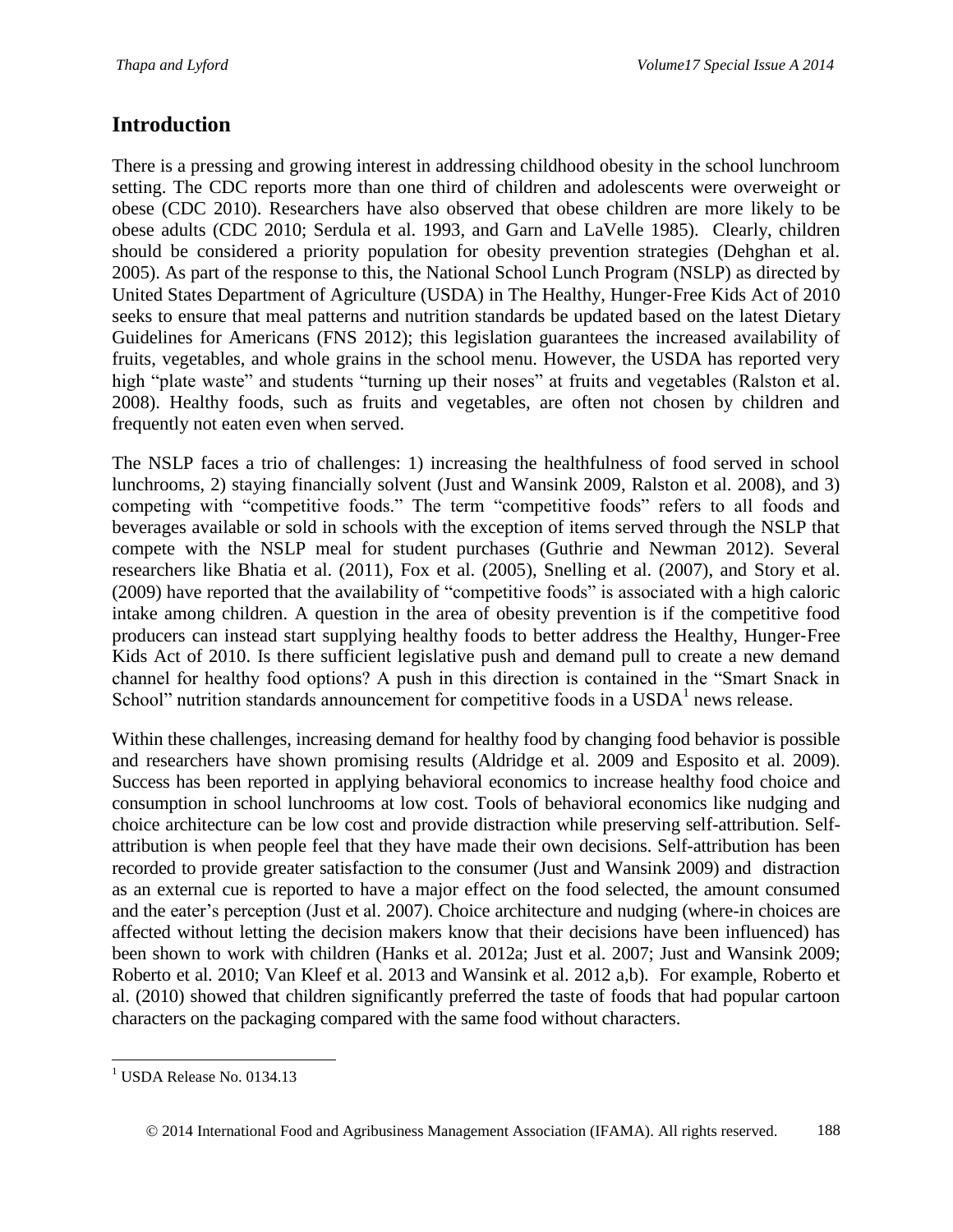This suggests that the application of behavioral economics' tools such as choice architecture and nudging in school lunchroom have shown very positive results in promoting healthy food choice decision. However, the literature also suggests that it has not received the attention it should have; considering its potential to instill healthy food habits in children and its' overall potential to reduce childhood obesity. The increased consumption of fruits and vegetables in school lunchrooms may have a dual impact by first, preventing childhood obesity and second, by benefiting local fruits and vegetable producers and other lunchroom stakeholders like the local agribusiness entrepreneurs and lunchroom food suppliers. Despite promising results of ingenious yet subtle and low cost choice architecture modification, no reviews have been conducted on the effectiveness of specifically applying choice architecture in school lunchroom setting. No paper was found to consider nudging intervention in school lunchrooms in a comprehensive manner to include both consumers and producers. Related reviews in the area are: Skov et al. (2012),Thomson and Ravia (2011), Hernández-Garbanzo et al. (2013), Delgado-Noguera et al. (2011), and Khambalia et al. (2012).

This paper will report on the findings of applying choice architecture and nudging in school lunchrooms, and analyze the findings to see if food supplier decisions have been affected. An important contribution of this paper will be to consider whether businesses that supply foods to school lunchrooms have responded to nutrition improvement efforts by changing their products. A systematic review will be used to find research that have applied choice architecture and nudging to promote healthy food choice decision. As a second step, the results of the systematic review will be analyzed to identify if any alteration in food supplier decisions have been reported as a result of nudging and choice architecture intervention in school lunchroom. This research paper will provide a comprehensive overview of the emerging success of applying choice architecture and nudging in school lunchrooms with attention to school lunchroom food suppliers.

# **Methodology**

## *Search Strategy*

A systematic review was carried out in two steps: 1) a primary search to establish appropriate search terms, and 2) a systematic search in six relevant electronic databases: PubMed/Medline, Embase, PsychInfo and Cochrane Review, Web of Science, and Google Scholar. The search was conducted in three stages: the first two stages search were done in March 2013 and June 2013 for the search terms 'nudge(ing)' 'lunchroom' and 'choice architecture' 'lunchroom'. The search was revised in November 2013 to include 'food supplier decision(s)' and 'behavioral economics' in the third stage. This was done to ensure that the most recent studies were included and the search strategy fulfilled the objective of this paper.

### *Language and Data Restrictions*

No language restriction and publication year restrictions were applied during the search. The searches include publications from earliest records available to the mid of November, 2013. However, most of the articles on the research topic were found to be published after the year 2005.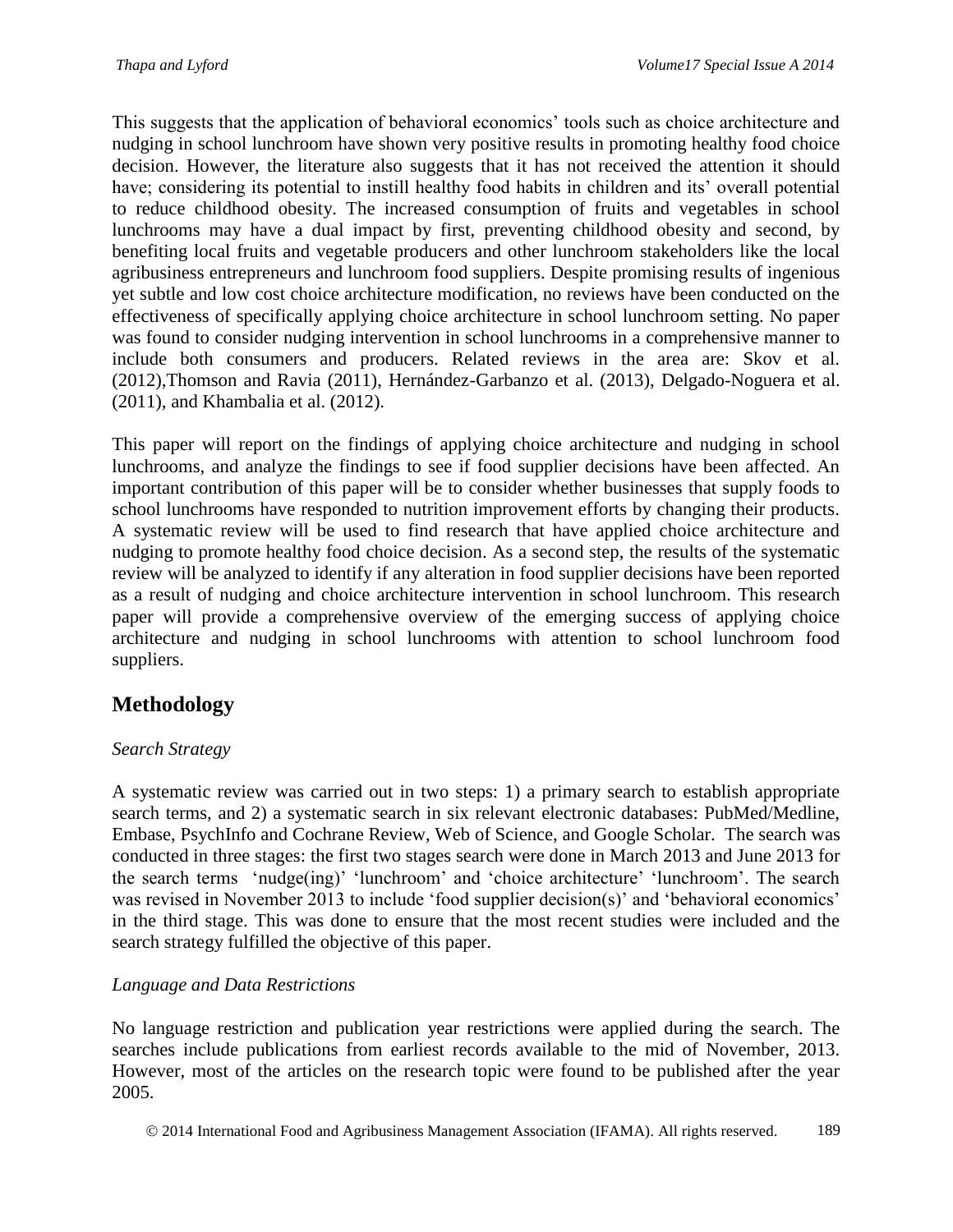### *Selection Criteria*

Inclusion criteria were developed to address the problem of heterogeneity in intervention type and outcome measures as suggested by Mulrow et al. (1997). The research question was specific. The inclusion criteria ensure that the research was conducted in a consistent manner and that the research participants were always the school students (ranging from age 4 to 18), and the outcome measure was the change in food intake. The applied selection criteria for the study were: 1) it must have a predetermined behavioral economics component-choice architecture or nudging, 2) it must be carried out in a school lunchroom setting, or report findings of research being carried out in school lunchroom setting, and 3) it must have a food consumption related outcome measures. All types of publication available in the databases were included. The exclusion criteria are: nudging in clinical trials, research conducted outside the school lunchroom setting, research that modifies food selection and/or prices. The researchers are specifically interested in the success of applying nudging and choice architecture modification in school lunchrooms without the potential interference from other factors, and its effect in food supplier decisions. A systematic review on economic incentives and nutritional behavior of children in the school setting has been done by Jensen et al. (2011).

### *Data Extraction and Synthesis*

Following the systematic search, a screening of titles and abstracts was done to identify their potential inclusion in the review. The following data were extracted into Tables in the first screening: authors, publication year, research objectives, methodology and major results. The extracted data file was checked for completeness and accuracy and a final data file was made. A method of narrative synthesis adapted and developed by Popay et al. (2007) was followed for this review. This method has been followed by several researchers in the context of behavior change including: McMahon and Fleury (2012), Everson-Hock et al. (2013), Chisholm et al. (2012), Gordon et al. (2011) and Skov et al. (2013). The findings that made it through the final selection were grouped, and narrative synthesis was applied to each group. This systematic review process is shown in Figure 1.

## *Search Modification*

The established search terms for this systematic review gave very few or no hits in PubMed, Embase, PsychInfo and Cochrane Review. The search term 'choice architecture' 'lunchroom' and 'choice architecture' 'lunchroom' 'behavioral economics' 'food supplier decision(s)' had zero hits in PubMed, Embase, PsychInfo and Cochrane Review. The search term 'food supplier decision(s)' had zero hits in all the databases. To address this problem in the systematic review process, the search terms 'nudge(ing)' and 'choice architecture' were used without combining them with rest of the search terms. A separate search for search terms: 'lunchroom' and 'behavioral economics' were done in PubMed, Embase, PsychInfo and Cochrane Review databases. However, the search terms 'nudge(ing)' and 'choice architecture' without combining with 'lunchroom' in Google Scholar and Web of Science resulted in many (1573 to  $>2$  million) hits and thus were not included in the systematic search. A systematic search for 'lunchroom' was done only in Web of Science (58 hits) and not in Google Scholar (25200 hits). Similarly a systematic search for 'behavioral economics' and 'lunchroom' was done in Google Scholar (65 hits) but in Web of Science, PubMed, Cochrane Review, Embase, PsychInfo it resulted zero hits.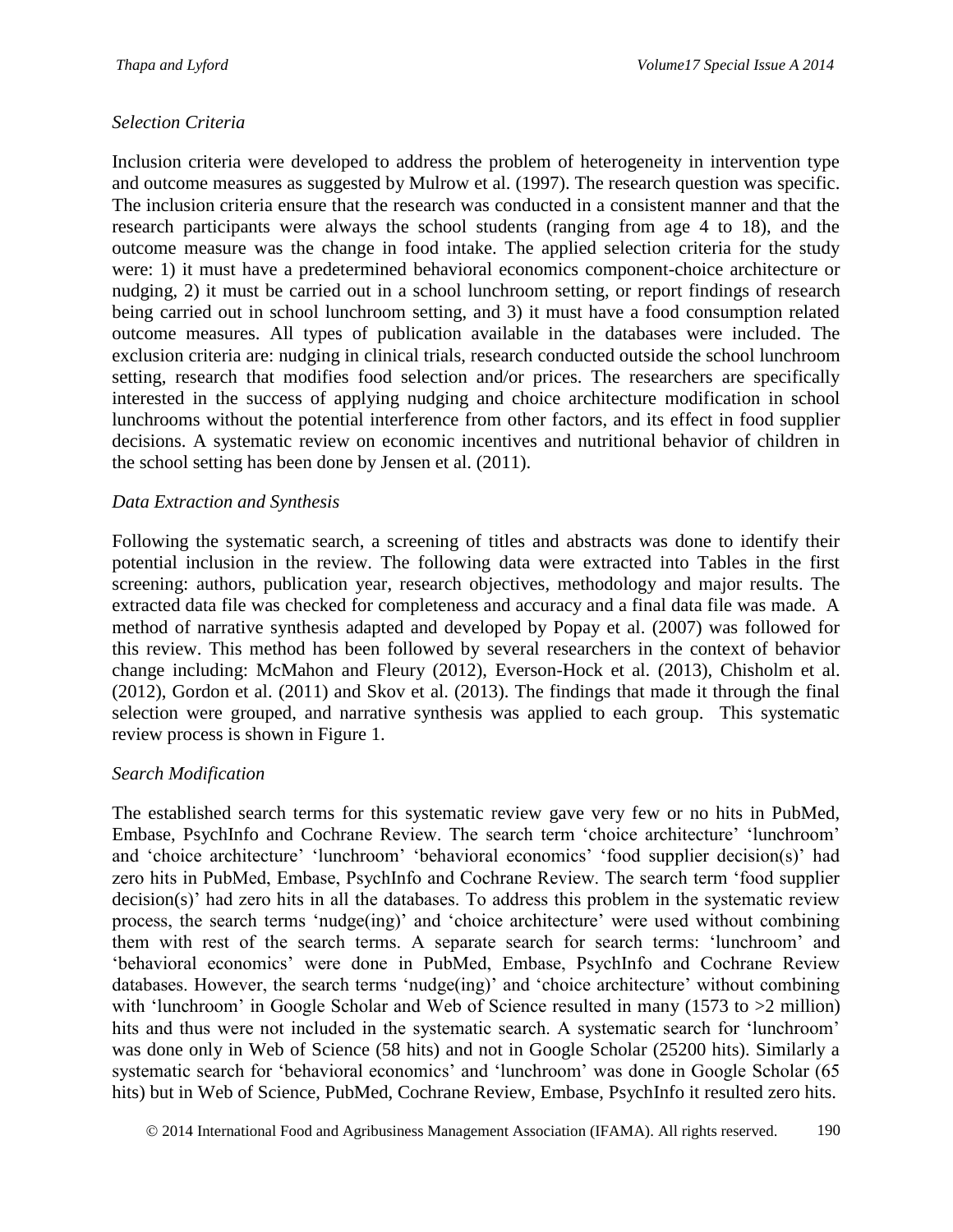# **Results**

From the 1889 searches (1615 hits in Google Scholar excluding patents and citations, 61 hits in Web of Science(WoS), 149 hits in PubMed, 21 hits in Embase, 16 hits in PsychInfo and 27 hits in Cochrane) only 31 (unduplicated) searches met the inclusion criteria (Figure 1). Of the 31(listed in Table 1, see Appendix), 24 were published and from the rest of the 31, three were dissertation theses, and four were works in progress. Dissertation theses and works in progress are not included in the narrative synthesis to preserve the credibility of the review; these unpublished research work also report positive results from applying behavioral economics' tool in school lunchroom. Among the 24 published reports, 18 were full text articles and six were published abstracts (marked \* in Table 1). The narrative analysis was conducted for the eighteen publications by grouping them into, 1) Experimental research reports, and 2) Non-Experimental reports. The published abstracts also report positive results from nudging and choice architecture.



**Figure 1.** The Systematic Review Process Used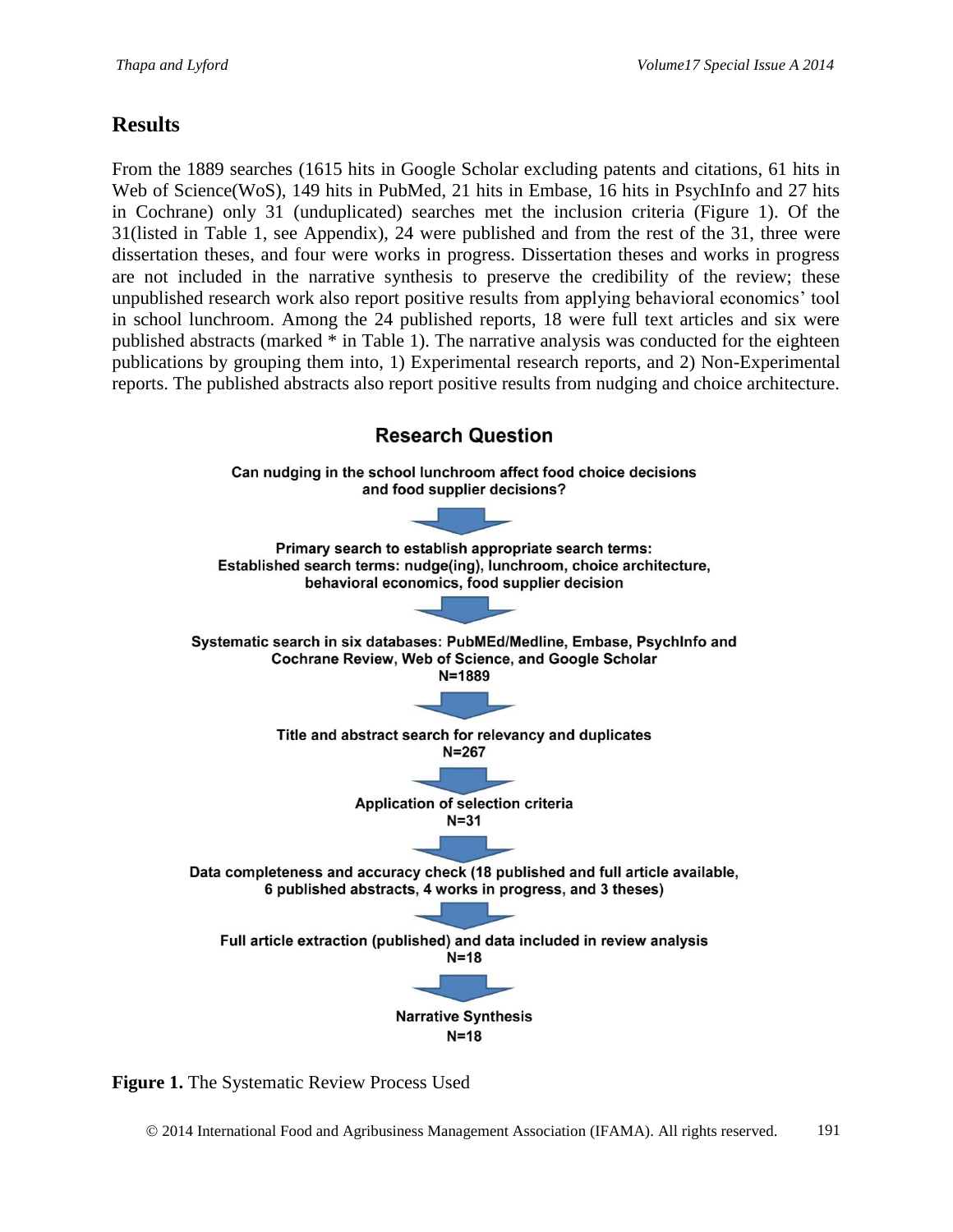# **Narrative Synthesis**

This narrative synthesis will report on the findings of applying behavioral economics' tools such as choice architecture and nudging in school lunchroom from the included research articles in two groups. The review about food supplier decisions being affected is presented in a different subsection at the end of this section.

### *Experimental Research Reports*

Within the experimental research group, researchers have nudged healthy eating by different techniques like trigger foods, serving styles, pre-sliced food, attractive names, healthy convenience and active choice. However, regardless of the type of nudging or choice architecture modification technique being used, all of these strategies have had some successes. Within this group of literature nudges are the uses of subtle choice architecture modification to prompt healthy food choice decisions. The nine papers in this group were based on outcomes of eight experiments. The experiments were set up consistently with data collection before and during the intervention, but were based in numerous locations: Copenhagen Denmark, rural northern California, four in several locations in western New York and in a Midwestern city school. In the experiment conducted in Denmark (Olsen et al. 2012) it is not clear if the experiment was conducted in the local school lunchroom, however the recruited participants were from local schools. Therefore, this study has been dealt with very briefly in the narrative synthesis and is not listed in Table 2 (see Appendix). One experiment did not have a control population (Hakim and Meissen 2013).

Table 2 provides a concise extraction of the research action, nudges being used, research outcome, outcome measure, results and conclusion of the searches in the experimental research reports group for the narrative synthesis. As shown in this Table, different types of nudging were used to accomplish similar outcomes: increased sales of healthier food options or increased consumption of healthier food options. The target outcome was achieved in each of the reported studies. Also, increased fruit consumption following enhanced fruit accessibility has been supported by Cullen et al. (2003). Altering the shape and size of fruits and vegetables and providing visual cues usually have worked but not in all cases (Table 2). Interestingly, the shape of the fruits and vegetables served matters (Liem and Zandstra 2009 and Olsen et al. 2012).

The five studies: 1) Hanks et al. (2012a), 2) Wansink et al. (2013), 3) Wansink et al. (2012b), 4) Hanks et al. (2012b) and Hanks et al. (2013a), and 5) Hanks et al. (2013b) conducted under the Behavioral Economics in Child Nutrition Program, Cornell University point to the prospect of the interventions having a low cost. The experiment by Hakim and Meissen (2013) reported on the effectiveness of nudging in both an offer and serve NSLP model. Goto et al. (2013) suggests an implication for school policies.

Overall, this review shows that there is only a limited amount of published research that has been conducted to date in applying tools of behavioral economics in school lunchroom setting. Further, the majority of available research is done by a small number of researchers working in the area. The trend of literature suggests that more work is being done (23 of the 31 searches were published in 2012 and 2013), and there are pipeline works that could be published within the next year. However, the authors suggest that there is value of more researchers working in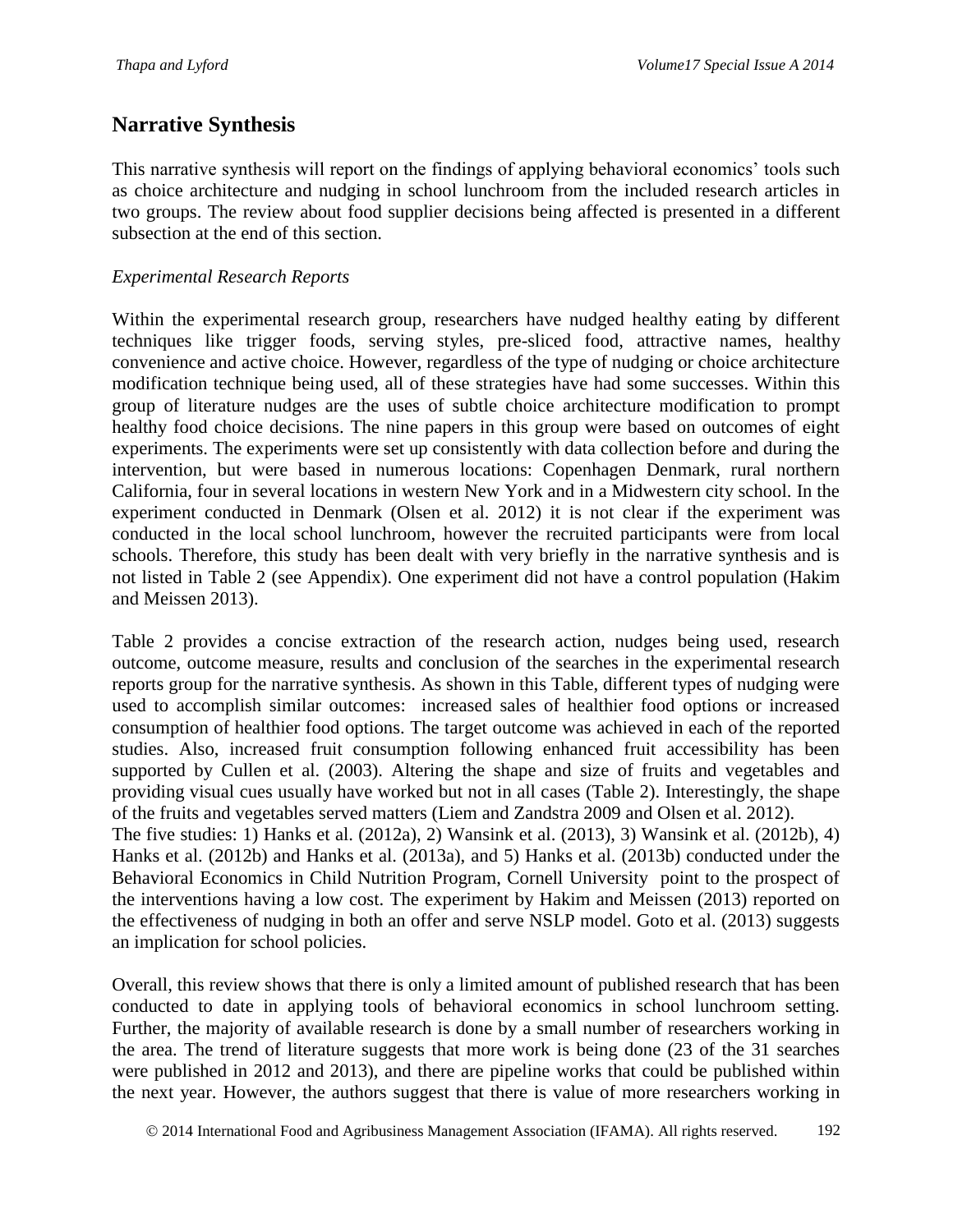this area because nudging and choice architecture modification has potential to promote healthy food habit at low cost.

#### *Non-Experimental Reports*

Nine research papers that report on the success in promoting healthy food choice decision by applying behavioral economics' tools including nudging and choice architecture in school lunchroom are included in this group (marked \*\* in Table 1). Wallace (2011) reiterates the effectiveness of using schools to reach children with information and intervention strategies to improve health and quality of life behaviors. Removing the less healthy option is not the best solution because sooner or later, the children will face food selection decisions in an environment that is not necessarily healthy. This paper also reports on how a catchy, fun and cool name like "Spiderman Spinach Salad" gets the children's attention. The second paper is a theme overview for Choices magazine by Jensen (2009). This paper highlights the recommendations made to the meal programs by the IOM to include a new focus on increasing fruits and vegetables and whole-grain-rich foods and reducing the amount of saturated fat and sodium. The third paper (Just and Wansink 2009) is a collection of case studies that have shown success. The paper concludes "through careful thought and simple innovations great changes can be made even in the school lunchroom". The fourth paper is a CDC publication (Huang et al. 2013). It provides a practical set of spatially organized and theory based strategies for making school environments more conducive to learning about and practicing healthy eating by optimizing the physical resources and learning spaces. The target population is practitioners in architecture and public health. The fifth paper (Gittelsohn and Lee 2013) has provided case studies of three multilevel, integrated interventions implemented by Johns Hopkins University between 2004-2011 in an effort to develop and integrate interventions that change the food environment, nutrition education, and employment of behavioral economics strategies into the same conceptual framework to potentially contribute to healthier diets and reduce the risk of chronic disease. The sixth paper (Liu et al. 2013) has highlighted several phenomena from the behavioral economics literature to explain how awareness of these phenomena can help regulate public school cafeterias beyond information to nudge people towards healthier food choices. This paper has suggested that leveraging the behavioral economics insight at the policy making level can fulfill the needed supplementary approaches to promote healthy eating, also suggested by (Gittelsohn and Lee 2013). The seventh paper (Wansink 2013) has summarized the tested nudges into convenient, attractive and normative approach (CAN). This paper reports the CAN approach as an evolutionary approach in changing how children eat. The eighth paper (Guthrie and Newman 2013) has reported that nudging can increase food acceptance in children and that nudging can further pay dividends in the context of raising food costs to the USDA in compliance with the changed USDA food standards for school lunchroom. The final paper (Godfrey 2013) in this sub-group is very important because it reports the perspective of using behavioral economics' tools from the food service director of the school where one of the experiments in the experimental research reports group was conducted. Other reports such as these and other articles reviewed in this paper have potential to reach lunchroom food suppliers.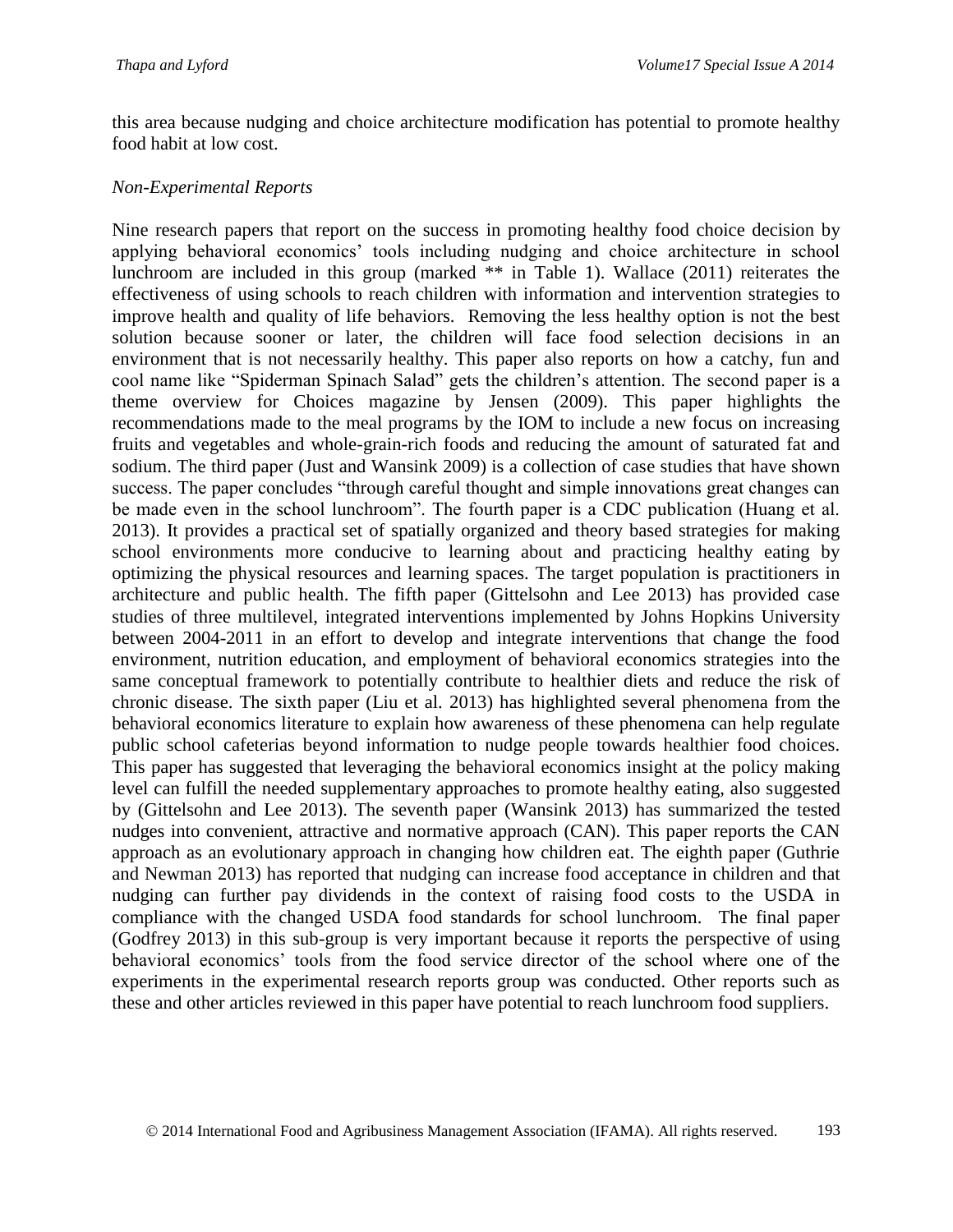### *Have food supplier decisions been affected?*

The included publications in both the experimental research report and non-experimental report group were analyzed to see if any alteration in food supplier decisions was reported as a result of school lunchroom nudges and choice architecture intervention. In the experimental research report group, Goto et al. (2012) have linked the research implication to school policies, while the rest of the eight papers have discussed the cost component of intervention. However, none of the studies in both experimental and non-experimental group have looked at the changes in food supplier decisions or choices as a result of an overall push in making school lunchroom healthier. There is no evidence in the nudging literature of efforts by food companies to offer improved products. However, what can be adopted by food suppliers from this body of literature are reported in Godfrey (2013), Just and Wansink (2009), Guthri and Newman (2013), and Wansink (2013). Just and Wansink (2009) have reported examples from lunchroom innovators that provide big bang for the buck; some examples are as simple as replacing the grain based snacks being offered while student waited to pay by fruits. These are easily replicable ways of increasing sales of healthy food options. In addition, the successes of behavioral economics' tools in school lunchroom do provide opportunities for food suppliers to adopt nudging strategies to increase student acceptance of healthy foods (Guthrie and Newman 2013). There is also some evidence of independent actions done by private food companies that can be adopted by lunchroom food suppliers. For example, efforts done by foundations like Produce for Better Health Foundation on creating demand for fruits and vegetables reported in its State of the Plate report (PBH 2010). A recent evidence of nudging efforts from private companies is the partnership of the Sesame Workshop and the Produce Marketing Association with Partnership for a Healthier America (PHA) in a two year agreement to help promote fresh fruit and vegetable consumption to kids (Cohen 2013).

The new regulations on school lunches as encapsulated in the "Smart Snack in School" nutrition standards announcement for competitive foods (USDA news release, June 27, 2013) will undoubtedly provide a necessity that food suppliers will need to meet. It might be useful for the food suppliers and government policymakers to actively collaborate in developing improved market offerings which include appropriate and tested tools of behavioral economics like nudging and choice architecture. Similar recommendations have been made by Byker et al. (2013).The findings of this paper are in line to the strong interest in healthier foods in the lunchroom as emphasized by the White House Taskforce on Obesity (2010). This Taskforce appealed for a more comprehensive research and evaluation of policies that target both consumers and producers. Similar suggestions have been made by National Research Council (2010). The need for an environmental component, in addition to successes in applying behavioral economics to change food behavior, where in interventions are designed with policymakers and other stakeholders to promote environmental support for action has been identified by Contento (2008). Following the recommendations from Brownson et al. (2006), and National Research Council (2010), Borys et al. (2012) has listed identifying obesity prevention stakeholders as a strategy to prevent childhood obesity. Additionally, critical participation from the business community to effectively address the problem of obesity is highlighted by Bleich (2013).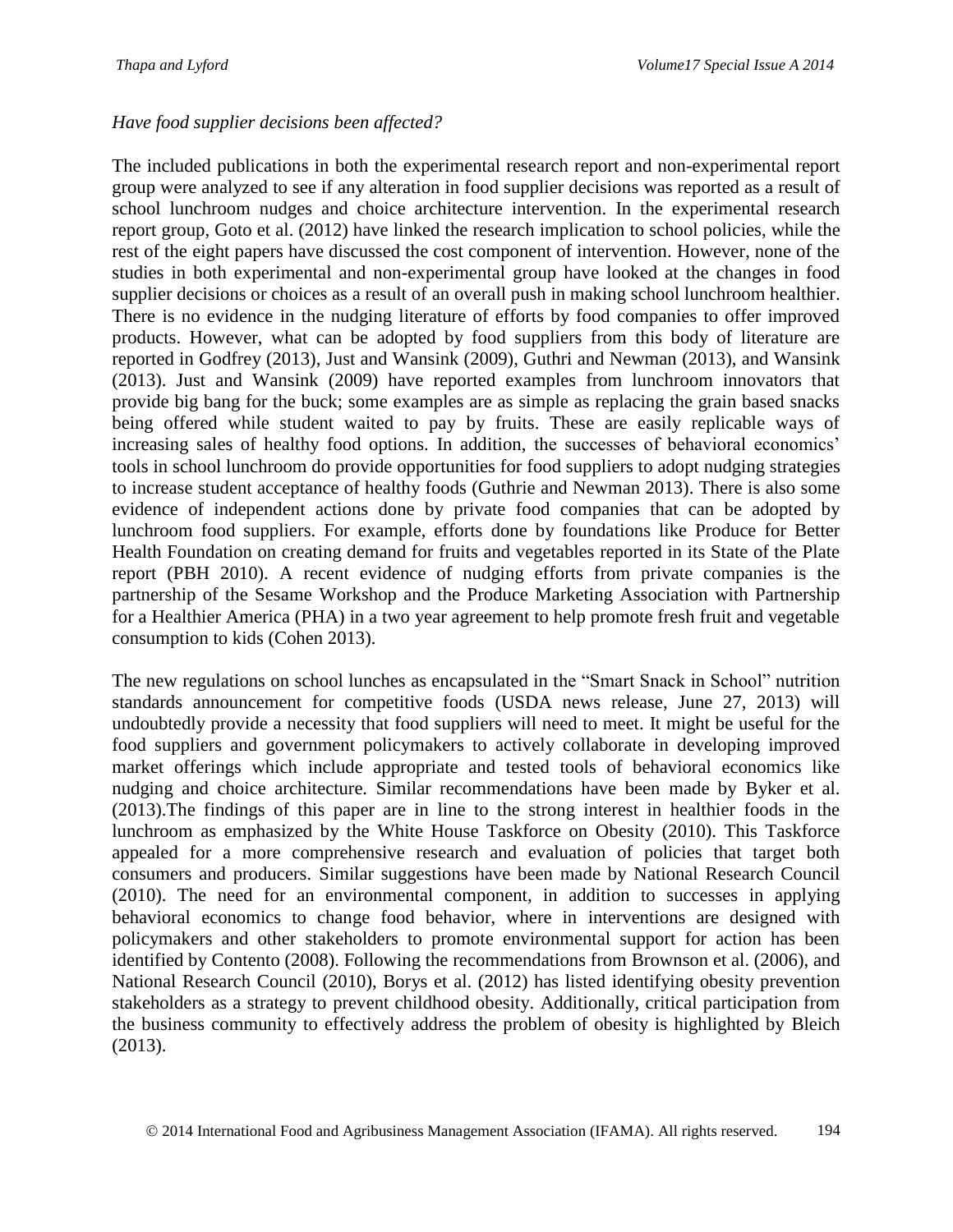This paper leads to a needed research in addressing the effect of nudging and choice architecture on food supplier decisions towards a collaborative effort to promote healthy food choice decision. It should be clear that when more fruits and vegetables are consumed there is an increased demand for fruits and vegetables to be met by suppliers; hence future studies should look at the effect of lunchroom success of applying behavioral economics' tools on lunchroom food suppliers. The success of behavioral economics suggests a win-win strategy of improving school children's health without compromising food suppliers' revenue. Food suppliers thus need to be encouraged to innovate and be rewarded for applying tested behavioral economics' tools like nudging and choice architecture to make fruits and vegetables more appealing. The "Smart Snack in School" mandate may not accomplish this desirable outcome by itself. However, a complementary effort of applying behavioral economics' tools to promote sale and consumption of healthy food options while complying with the competitive food regulations shows promise. More research is needed which incorporates food supplier decisions as a major component of the research.

# **Conclusion**

A systematic review was conducted to provide a comprehensive overview of the emerging success of applying choice architecture and nudging in school lunchroom and analyze the findings to see if lunchroom food supplier decisions have been affected. This review suggests that when strict inclusion criteria are used to do an electronic search, all the studies show that nudging in the lunchroom leads to healthier food choice decision. None of the studies found that nudging is not effective. Addressing the childhood obesity epidemic by applying behavioral economics is relatively new and most of the research in this area conducted so far has often focused on increasing healthy food consumption, including fruits and vegetables. An interesting outcome is that the effect on major lunchroom stakeholder-the food supplier decisions was not documented. There is some evidence of efforts by private companies to increase the demand for fruits and vegetables but overall there appears to be a reliance on regulations, such as, most recently the "Smart Snack in School" mandate, and efforts to improve the system often view food suppliers as the problem (For e.g. Hirsch 2006) or they are more commonly not mentioned (APHA, n.d.). Moreover, it is important to note that none of the studies included in this study refers to the impact that changes in lunchroom choice architecture might have on food supplier decisions. This paper identifies the need and suggests that, for the next wave of studies, emphasis should be placed on studying ways of using choice architecture and nudging by food suppliers. In this line, first parents, school administrators and school district officials need to be convinced of the reliability of the results summarized in this paper. Second, they need to enlist the help of politicians and local business organizations in working with food suppliers to improve their marketing and production practices. Without such a change, a vision of children trashing tasteless but nutritious food comes to mind.

This paper helps by providing a synthesis of current emerging knowledge about using nudges and shows their common effectiveness. The larger challenge of incorporating these changes and changing school lunch policies to use nudges has received relatively little attention. There are more than 31 million children participating in the NSLP and using nudges to make the lunchroom a healthier food environment while ensuring increased healthy foods, fruits and vegetables consumption shows promise in offsetting childhood obesity trends while working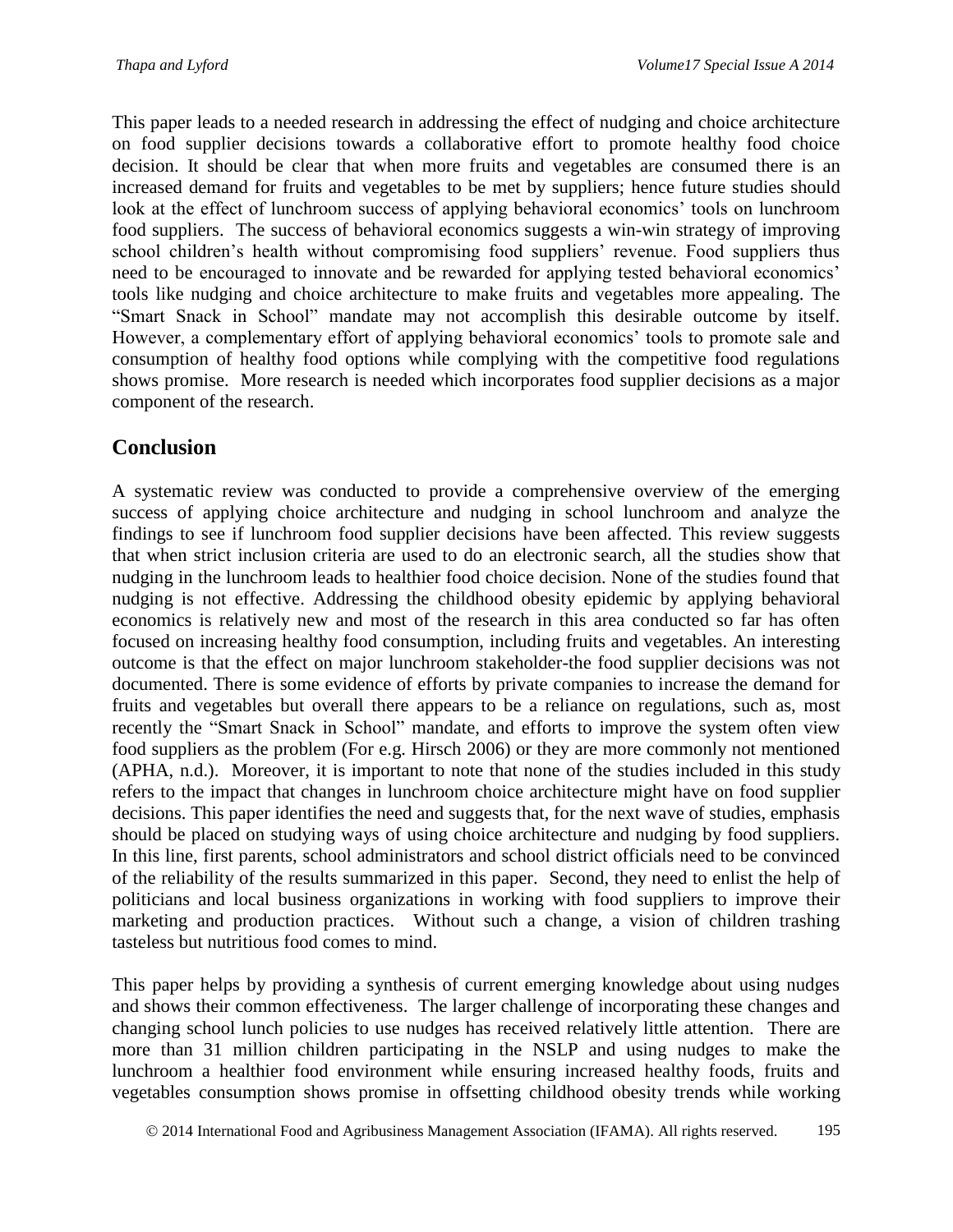hand-in-hand with lunchroom food suppliers. Thus, amidst a comprehensive research effort and alarming childhood obesity statistics, it is apparent that a holistic low cost intervention that increases healthy food consumption and increases demand for healthy food at local and national level is much needed. Such an approach would be most effective if it engages rather than ignores the potential role of food suppliers.

# **References**

- Aldridge, V., T. M. Dovey, and J. C. G. Halford. 2009. The role of familiarity in dietary development. *Developmental Review* 29(1): 32-44.
- Alexandra, W., G. Keiko, C. Kenny, G. Maria, and W. Cindy. 2012. Do Environmental Interventions Impact Elementary School Students' Lunchtime Milk Selection? In: 2012 AAEA/EAAE Food Environment Symposium, May. Boston. RePEc:ags:aaeafe:123513.
- APHA, n.d. Detailed ACTION Plan: Recommendations for Action by Families Schools, Communities and Policy Makers. [accessed November 15, 2013] http://www.apha.org/programs/resources/obesity/obesitydetailedaction.html
- Bhatia, R., P. Jones, and Z. Reicker. 2011. Competitive foods, discrimination, and participation in the National School Lunch Program. *The Journal of School Health* 79(10): 485–494. Online: http://www.ncbi.nlm.nih.gov/pubmed/19751310
- Bleich, S. N. 2013. Generating better evidence to engage local food outlets in obesity prevention research. *Preventive Medicine* 57(4): 265–7. doi:10.1016/j.ypmed.2013.07.015
- Borys, J-M., Y. Le Bodo, S. A. Jebb, J. C. Seidell, C. Summerbell, D. Richard, and et al. 2012. EPODE approach for childhood obesity prevention: Methods, progress and international development. *Obesity Reviews* 13(4):299–315.
- Brownson, R. C., C. Royer, R. Ewing and T. D. McBride. 2006. Researchers and policymakers: travelers in parallel universes. *American Journal of Preventive Medicine* 30(2): 164–172. Online: http://www.ncbi.nlm.nih.gov/pubmed/16459216
- Byker, C. J., C. a. Pinard, A. L. Yaroch and E. L. Serrano. 2013. New NSLP Guidelines: Challenges and Opportunities for Nutrition Education Practitioners and Researchers. *Journal of Nutrition Education and Behavior* 45(6):683–689. doi:10.1016/j.jneb.2013.06.004
- Castellari, E., J. P. Berning and R. Huang. 2013. [Hunger-driven food choices: An experiment to](http://econpapers.repec.org/RePEc:ags:aaea13:150354)  [test the effect of providing pre-lunch snacks on school lunch choices.](http://econpapers.repec.org/RePEc:ags:aaea13:150354) No. 150354. Annual Meeting, August, Washington, D.C.
- CDC. 2010.Obesity Fact Sheet. Accessed online [http://www.cdc.gov/healthyyouth/obesity/facts.htm]
	- 2014 International Food and Agribusiness Management Association (IFAMA). All rights reserved. 196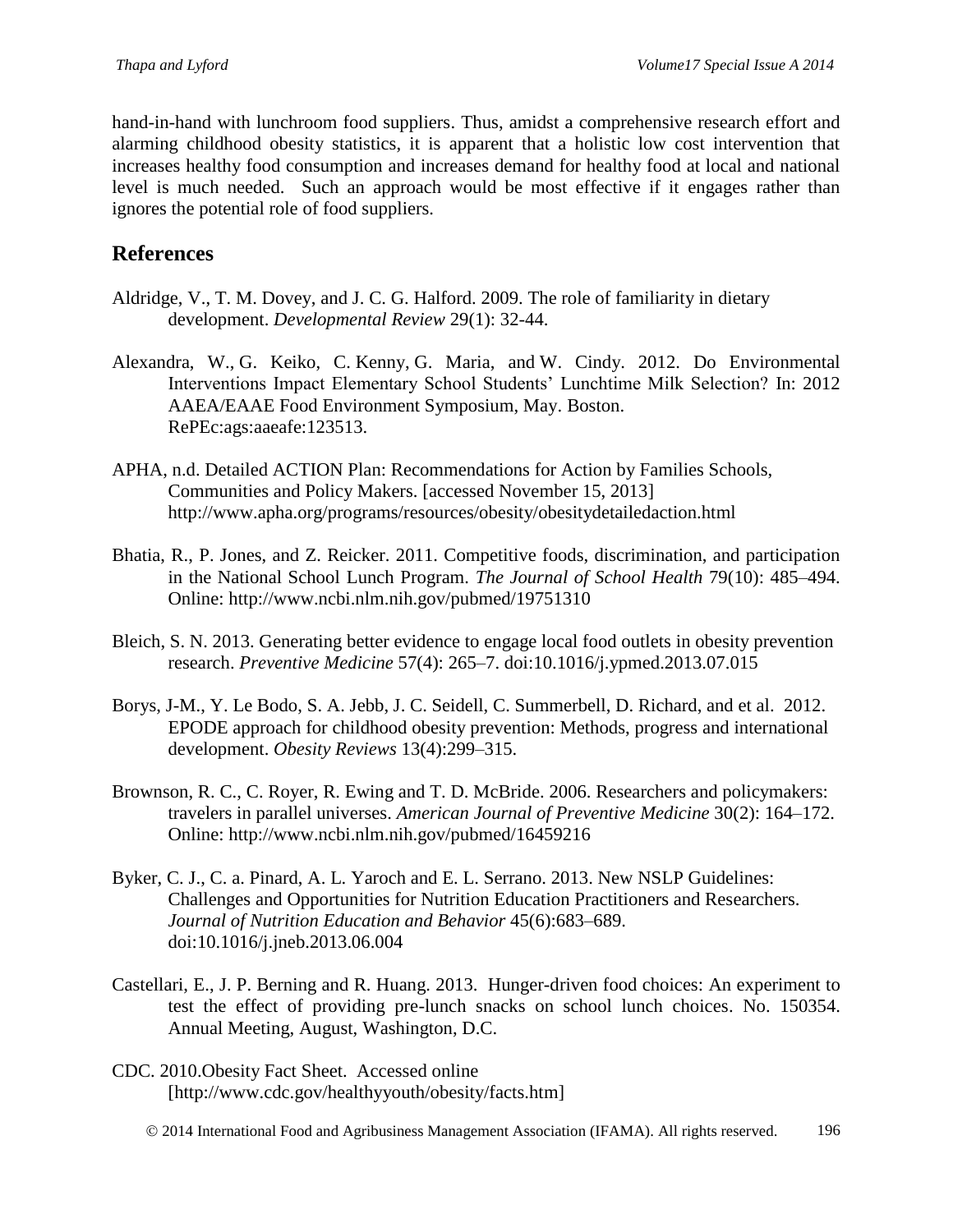- Chisholm, A., J. Hart, K. V. Mann, E. Harkness and S. Peters. 2012. Preparing Medical Students to Facilitate Lifestyle Changes With Obese Patients: A Systematic Review of the Literature. *AcadMed* 87(1938-808X (Electronic)): 912–923. doi:10.1097/ACM.0b013e3182580648
- Cohen. 2013. Elmo and Rosita Join First Lady Michelle Obama to Promote Fresh Food Choices for Kids. *The White House*. [accessed November 1, 2013] http://www.whitehouse.gov/blog/2013/10/31/elmo-and-rosita-join-first-lady-michelleobama-promote-fresh-food-choices-kids.
- Contento, I. R. 2008. Nutrition education: linking research, theory, and practice. *Asia Pacific Journal of Clinical Nutrition* 17 (1): 176–179. http://www.ncbi.nlm.nih.gov/pubmed/18296331
- Cullen, K. W., T. Baranowski, E. Owens and et al. 2003. Availability, accessibility, and preferences for fruit, 100% fruit juice, and vegetables influence children's dietary behavior. *Health Education Behavior* 30(5): 615–626.
- Dehghan, M., N. Akhtar-Danesh, and A. T. Merchant. 2005. Childhood obesity, prevalence and prevention. *Nutrition Journal* 4(24): http://www.pubmedcentral.nih.gov/articlerender.fcgi?artid=1208949andtool=pmcentreza ndrendertype=abstract
- Delgado-Noguera, M., S. Tort, M. J. Martínez-Zapata, and X. Bonfill. 2011. Primary school interventions to promote fruit and vegetable consumption: a systematic review and metaanalysis. *Preventive Medicine* 53(1-2): 3–9. doi:10.1016/j.ypmed.2011.04.016
- Devine, C.M, M. Connors, C.A. Bisogni, and J. Sobal. 1998. Life-course influences on fruit and vegetable trajectories.Qualitative analysis of food choices. *Journal of Nutrition Education* 30: 361-370.
- Everson-Hock, E. S., M. Johnson, R. Jones, H. B. Woods, E. Goyder, N. Payne, & J. Chilcott. 2013. Community-based dietary and physical activity interventions in low socioeconomic groups in the UK: A mixed methods systematic review. *Preventive Medicine* 56(5):265– 72. doi:10.1016/j.ypmed.2013.02.023
- Esposito, L., J. O. Fisher, J. A. Mennella, D. M. Hoelscher, and T. T. Huang. 2009. Developmental Perspectives on Nutrition and Obesity From Gestation to Adolescence. *Preventing Chronic Disease* 6(3): 11.
- Ferro, G., S. Gupta, and J. Kropp. 2013. The Effect of Pre-Selection and Visual Cues on Food Item Selection by Middle School Children, Annual Meeting, Washington, D.C., Agricultural and Applied Economics Association, August.
- FNS. 2012. National School Lunch Program. Child Nutrition Programs, USDA. Online: [http://www.fns.usda.gov/slp]

2014 International Food and Agribusiness Management Association (IFAMA). All rights reserved. 197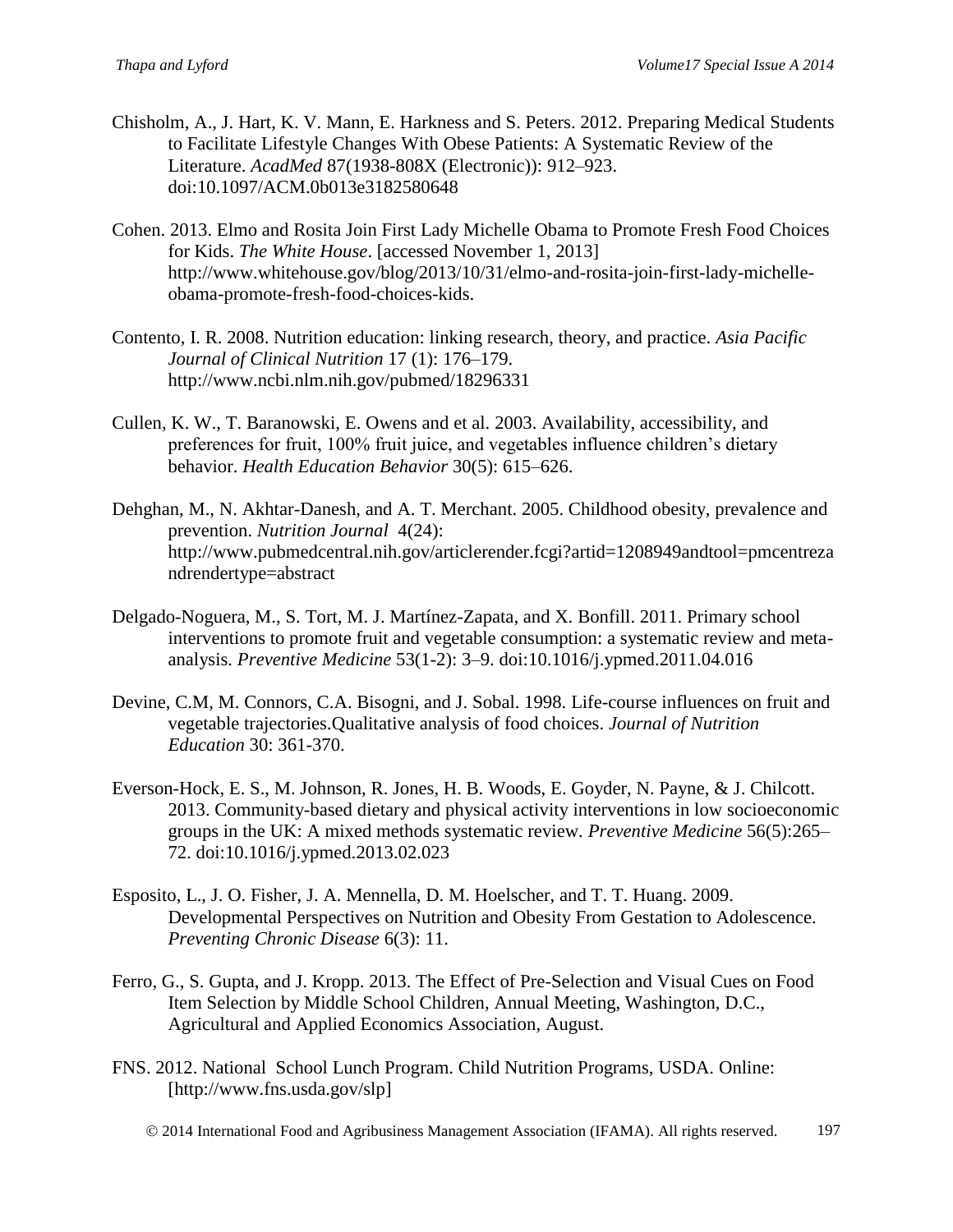- Everson-Hock, E. S., M. Johnson, R. Jones, H.B. Woods, E. Goyder, N. Payne, and J. Chilcott. 2013. Community-based dietary and physical activity interventions in low socioeconomic groups in the UK: A mixed methods systematic review. *Preventive Medicine* 56(5): 265– 72. doi:10.1016/j.ypmed.2013.02.023
- Fox, S., A. Meinen, M. Pesik, M. Landis and P. L. Remington. 2005. Competitive food initiatives in schools and overweight in children: a review of the evidence. *Wisconsin Medical Journal* 104(5): 38–43. http://www.ncbi.nlm.nih.gov/pubmed/16138514.
- Garn, S. M., and M. LaVelle. 1985. Two-decade follow-up of fatness in early childhood. *American Journal of Diseases of Children* 139(2): 181–185.
- Gittelsohn, J., and K. Lee. 2013. Integrating Educational, Environmental, and Behavioral Economic Strategies May Improve the Effectiveness of Obesity Interventions. *Applied Economic Perspective and Policy* 35(1):52–68.
- Godfrey, J. R. 2012. Making Lunchrooms Smarter in the Ithaca City School District. 8(6): 588– 590. doi:10.1089/chi.2012.0086.lunc
- Gordon, J., M. Watson and A. Avenell. 2011. Lightening the load? A systematic review of community pharmacy-based weight management interventions. *Obesity Reviews*  12(11):897–911. doi:10.1111/j.1467-789X.2011.00913.x
- Goto, K., A. Waite, C. Wolff, K. Chan and M. Giovanni. 2013. Do Environmental Interventions Impact Elementary School Students' Lunchtime Milk Selection? *Applied Economic Perspectives and Policy* 35(2): 360–376. doi:10.1093/aepp/ppt004
- Guthrie, J., and C. Newman. 2013. Eating Better at School: Can New Policies Improve Children's Food Choices? USDA/ERS *Amber Waves.* http://www.ers.usda.gov/amberwaves/2013-september/eating-better-at-school-can-new-policies-improve-children%92sfood-choices.aspx#.UoayrhpeapI
- Hakim, S. M., and G. Meissen. 2013. Increasing consumption of fruits and vegetables in the school cafeteria: the influence of active choice. *Journal of Health Care for the Poor and Underserved* 24(2): 145–57. doi:10.1353/hpu.2013.0109
- Hanks, A. S., D. R. Just, L. E. Smith and B. Wansink. 2012a. Healthy convenience: nudging students toward healthier choices in the lunchroom. *Journal of Public Health* 34(3): 370– 6. doi:10.1093/pubmed/fds003
- Hanks, A. S., D. R. Just and B. Wansink. 2012b. Trigger Foods: The Influence of "Irrelevant" Alternatives in School Lunchrooms *Agricultural and Resource Economics Review* 41(1): 114–123.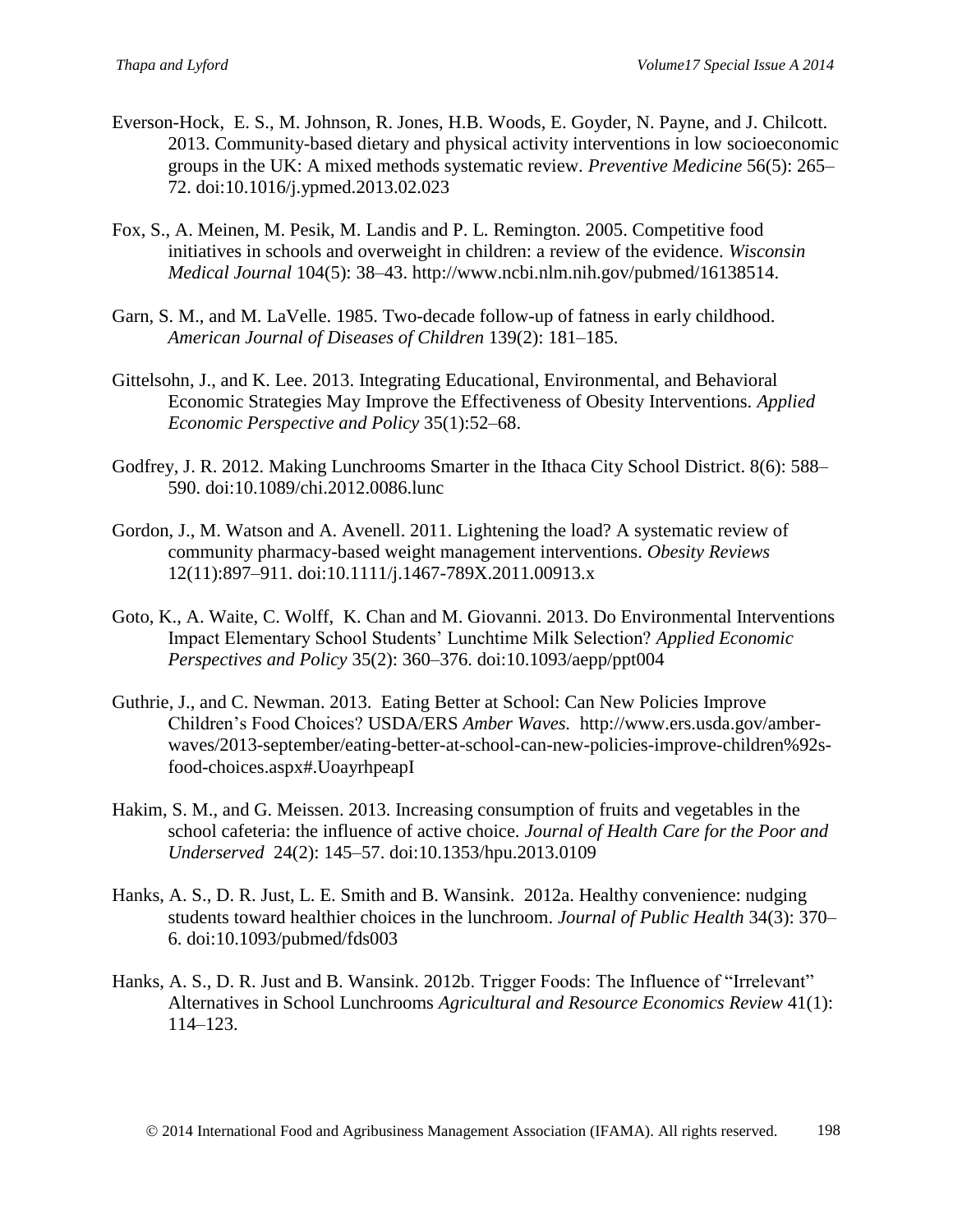- Hanks, A. S., Just, D. R., and Wansink, B. 2012c. A Source of Contention or Nutrition: An assessment of Removement Flavored Milk from School Lunchrooms. *Journal of Nutrition Education and Behavior* 44(4):S21. Supplement, Oral Abstracts. SNEB 2012 Annual Conference Proceedings 45th Annual Conference, Nutrition Education: Energy from Synergy. Washington, DC.
- Hanks, A. S., D. R. Just and B. Wansink. 2013a. Smarter Lunchrooms Can Address New School Lunchroom Guidelines and Childhood Obesity. *The Journal of Pediatrics* 162(4): 867- 869. doi:10.1016/j.jpeds.2012.12.031
- Hanks, A. S., D. R. Just and B. Wansink. 2013b. Preordering School Lunch Encourages Better Food Choices by Children. *JAMA Pediatrics*167(7): 673–674. doi:10.1001/jamapediatrics.2013.82.
- Hernández-Garbanzo, Y., J. Brosh, E. L. Serrano, K. L. Cason and R. Bhattarai. 2013. Psychosocial Measures Used to Assess the Effectiveness of School-based Nutrition Education Programs: Review and Analysis of Self-report Instruments for Children 8 to 12 Years Old. *Journal of Nutrition Education and Behavior* doi:10.1016/j.jneb.2013.01.007
- Hirsch, J. M. 2006. Food companies a target in obesity fight. USA Today. [accessed November 15, 2013] http://usatoday30.usatoday.com/news/health/2006-03-18-obesity-blame\_x.htm
- Huang, T.T., D. Sorensen, S. Davis, L. Frerichs, J. Brittin, J. Celentano, et al. 2013. Healthy Eating Design Guidelines for School Architecture. *Preventing Chronic Disease.*10:120084. DOI: http://dx.doi.org/10.5888/pcd10.120084
- Hubbard, K., L. Bandini, S. Folta, B. Wansink, M. Eliaswiz and A. Must. 2013. Impact of a smarter lunchroom intervention on food selection and consumption among adolescents and young adults with intellectual and developmental disabilities in a residential school setting. 141st APHA Annual Meeting. Boston. November. https://apha.confex.com/apha/141am/webprogramadapt/Paper275953.html
- Jensen, H. H. 2009. Theme Overview: Weighing Healthy Choices for the School Meals Program. *Choices*. 24 (3).
- Jensen, J. D., H. Hartmann, A. De Mul, A. Schuit, and J. Brug. 2011. Economic incentives and nutritional behavior of children in the school setting: a systematic review. *Nutrition Reviews* 69(11). [660–74. doi:10.1111/j.1753-4887.2011.00422.x]
- Just, D. R., L. Mancino, and B. Wansink. 2007. Could behavioral economics help improve diet quality for nutrition assistance program participants? *Economic Research Report No 43*. U.S. Dept. of Agriculture, Economic Research Service.
- Wansink, B., D. R. Just and C. Payne. 2008. Constrained Volition and Healthier School Lunches. http://www.agecon.purdue.edu/news/seminarfiles/HotLunch.pdf

2014 International Food and Agribusiness Management Association (IFAMA). All rights reserved. 199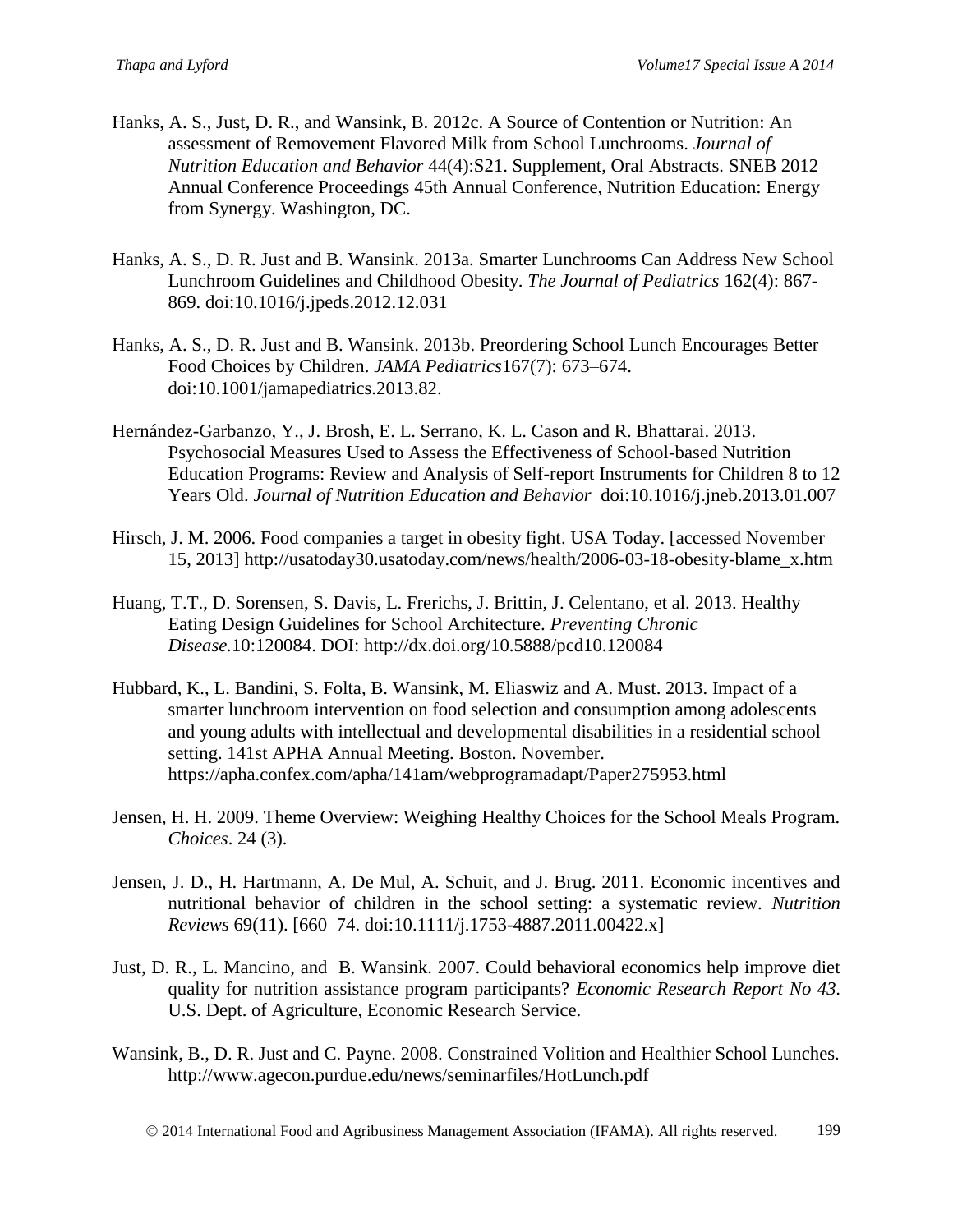- Just, D., and B. Wansink. 2009. Smarter Lunchrooms: Using Behavioral Economics to Improve Meal Selection. *Choices: Magazine of Food Farm and Resource Issues* http://www.choicesmagazine.org/magazine/article.php?article=87
- Khambalia, A. Z., S. Dickinson, L. L. Hardy, T. Gill, and L. A. Baur. 2012. A synthesis of existing systematic reviews and meta-analyses of school-based behavioural interventions for controlling and preventing obesity. *Obesity Reviews* 13(3): 214–33. doi:10.1111/j.1467-789X.2011.00947.x

Liem, D. G., and Zandstra, L. H. 2009. Children's liking and wanting of snack products: Influence of shape and flavour. *The International Journal of Behavioral Nutrition and Physical Activity* 6(1): 38. http://www.pubmedcentral.nih.gov/articlerender.fcgi?artid=2716294andtool=pmcentreza ndrendertype=abstract

- Liu, P. J., J. Wisdom, C. A. Roberto, L. J. Liu and P.A. Ubel. 2013. Using Behavioral Economics to Design More Effective Food Policies to Address Obesity. *Applied Economic Perspectives and Policy* 35(1): 1–6. doi:10.1093/aepp/ppt027
- McDowell, K. 2013. *Determining the Effectiveness of a Behavioral Economics Cafeteria Intervention at Big Walnut High School Designed to Improve Healthfulness of Student Purchases*. The Ohio State University. http://kb.osu.edu/dspace/handle/1811/54678
- McMahon, S., and J. Fleury. 2012. External validity of physical activity interventions for community-dwelling older adults with fall risk: a quantitative systematic literature review. *Journal of Advanced Nursing* 68(10):2140-54.
- Miller, N. 2013. *Increasing portion sizes of fruits and vegetables in an elementary school lunch program can increase fruit and vegetable consumption*. The University of Minnesota. http://conservancy.umn.edu/bitstream/157503/1/Miller\_umn\_0130M\_13903.pdf
- Mulrow, C., P. Langhorne and J. Grimshaw. 1997. Integrating heterogeneous pieces of evidence in systematic reviews. *Annals of Internal Medicine* 127(11): 989–995. http://www.ncbi.nlm.nih.gov/pubmed/9412305
- National Research Council. *Bridging the Evidence Gap in Obesity Prevention: A Framework to Inform Decision Making*. Washington, DC: The National Academies Press, 2010.
- Newman, C., J. Guthrie, L. Mancino, and A. Snelling. 2013. School Meals Experiment: Can a Taste Test Increase Vegetable Acceptance? Annual Meeting.Washington, D.C., August.
- Newman, C. 2012. The Food Costs of Healthier School Lunches, Agricultural and Resource *Economics Review* 41(1):12-28.
	- 2014 International Food and Agribusiness Management Association (IFAMA). All rights reserved. 200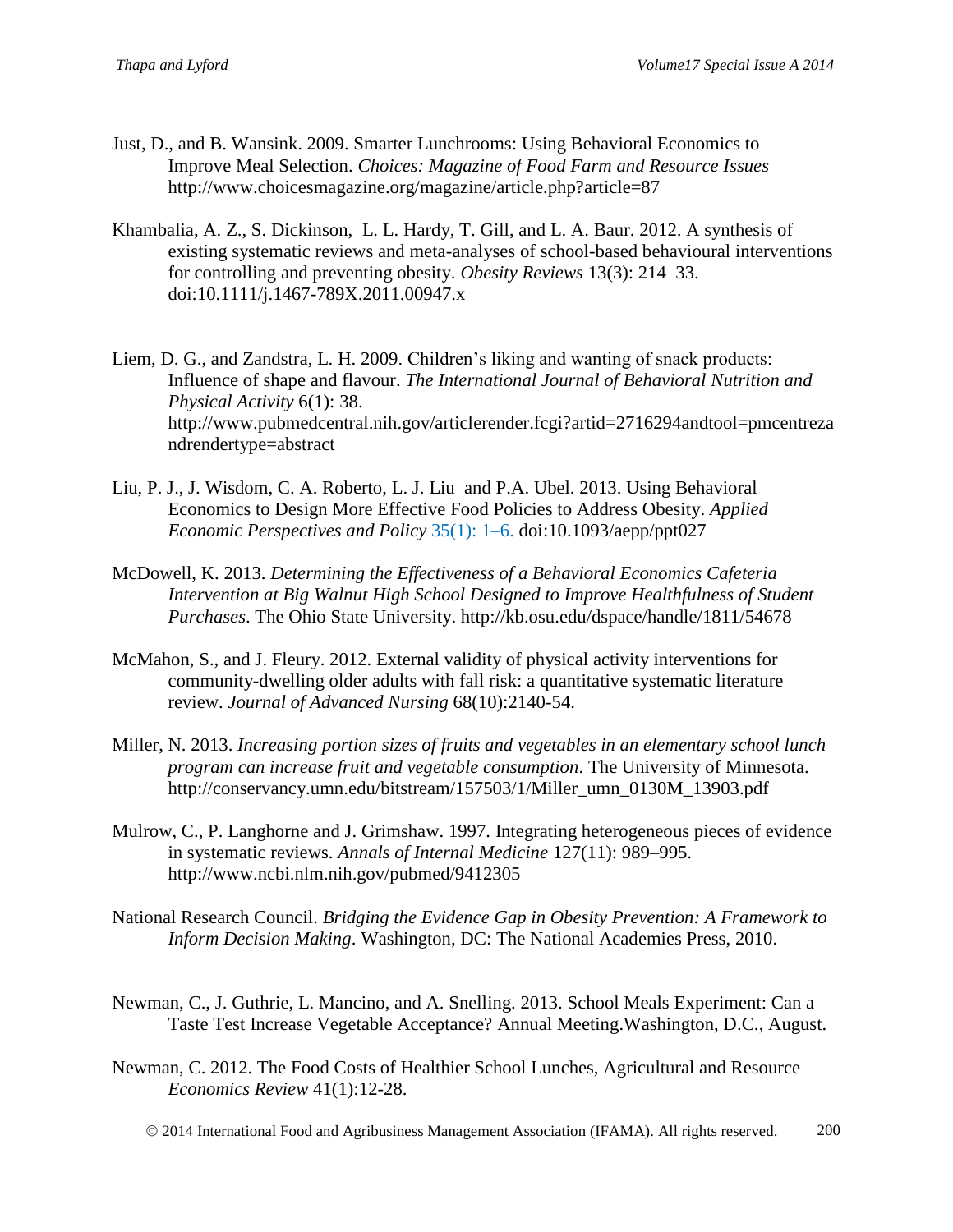- Olsen, A., C. Ritz, L. Kramer, and P. Møller. 2012. Serving styles of raw snack vegetables. What do children want? *Appetite*, *59*(2): 556-62 doi:10.1016/j.appet.2012.07.002
- PBH. 2010. *State of the Plate 2010 Study on America's Consumption of Fruits and Vegetables*. [accessed onNovember16, 2013] http://www.pbhfoundation.org.
- Popay, J., Roberts, H., Sowden, A., Petticrew, M., Arai, L., Rodgers, M. and Britten, N. with Roen, K. & Duffy, S. 2006. Guidance on the conduct of narrative synthesis in systematic reviews. Final report, Institute of Health Research, Lancaster: ESRC Methods Programme.
- Ralston, K., C. Newman, A. Clauson, J. Guthrie, and J. Buzby. 2008. The National School Lunch Program: Background, Trends, and Issues. edited by Economic Research Service. *Economic Research Report.*
- Roberto, C. A., J. Baik, J. L. Harris, and K. D. Brownell. 2010. Influence of Licensed Characters on Children's Taste and Snack Preferences. *Pediatrics* 126(1): 88-93.
- Serdula, M. K., D. Ivery, R. J. Coates, D. S. Freedman, D. F. Williamson and T. Byers.1993. Do obese children become obese adults? A review of the literature. *Preventive Medicine*, 22(2):167–177. [July 24, 2013] http://www.ncbi.nlm.nih.gov/pubmed/8483856
- Skov, L. R., S. Lourenço, G. L. Hansen, B. E. Mikkelsen and C. Schofield. 2013. Choice architecture as a means to change eating behaviour in self-service settings: a systematic review. *Obesity Reviews* 14(3): 187–96. doi:10.1111/j.1467-789X.2012.01054.x
- Smith L.E., D. R. Just, B. Wansink, C.E. Wallace and H. P. Chua. 2011(a). Healthy Convenience: Nudging Students to Make Healthier Choices in the Lunchroom. *Journal of American Society for Experimental Biology* 25 (781.25): Abstract
- Smith L.E., D. R. Just, B.Wansink. 2011(b). Convenience Drives Choice in School Lunch Rooms: A Salad Bar Success Story. *Journal of American Society for Experimental Biology*. 24(732.11): Abstract
- Snelling, A. M., C. Korba and A. Burkey. 2007. The national school lunch and competitive food offerings and purchasing behaviors of high school students. *The Journal of School Health* 77(10): 701–705.[ July 24, 2013] http://www.ncbi.nlm.nih.gov/pubmed/18076416
- Thomson, C. A., and J. Ravia. 2011. A systematic review of behavioral interventions to promote intake of fruit and vegetables. *Journal of the American Dietetic Association* 111(10):1523–35. doi:10.1016/j.jada.2011.07.013
- USDA. 2013. Agriculture Secretary Vilsack Highlights New "Smart Snacks in School" Standards; Will Ensure School Vending Machines, Snack Bars Include Healthy Choices.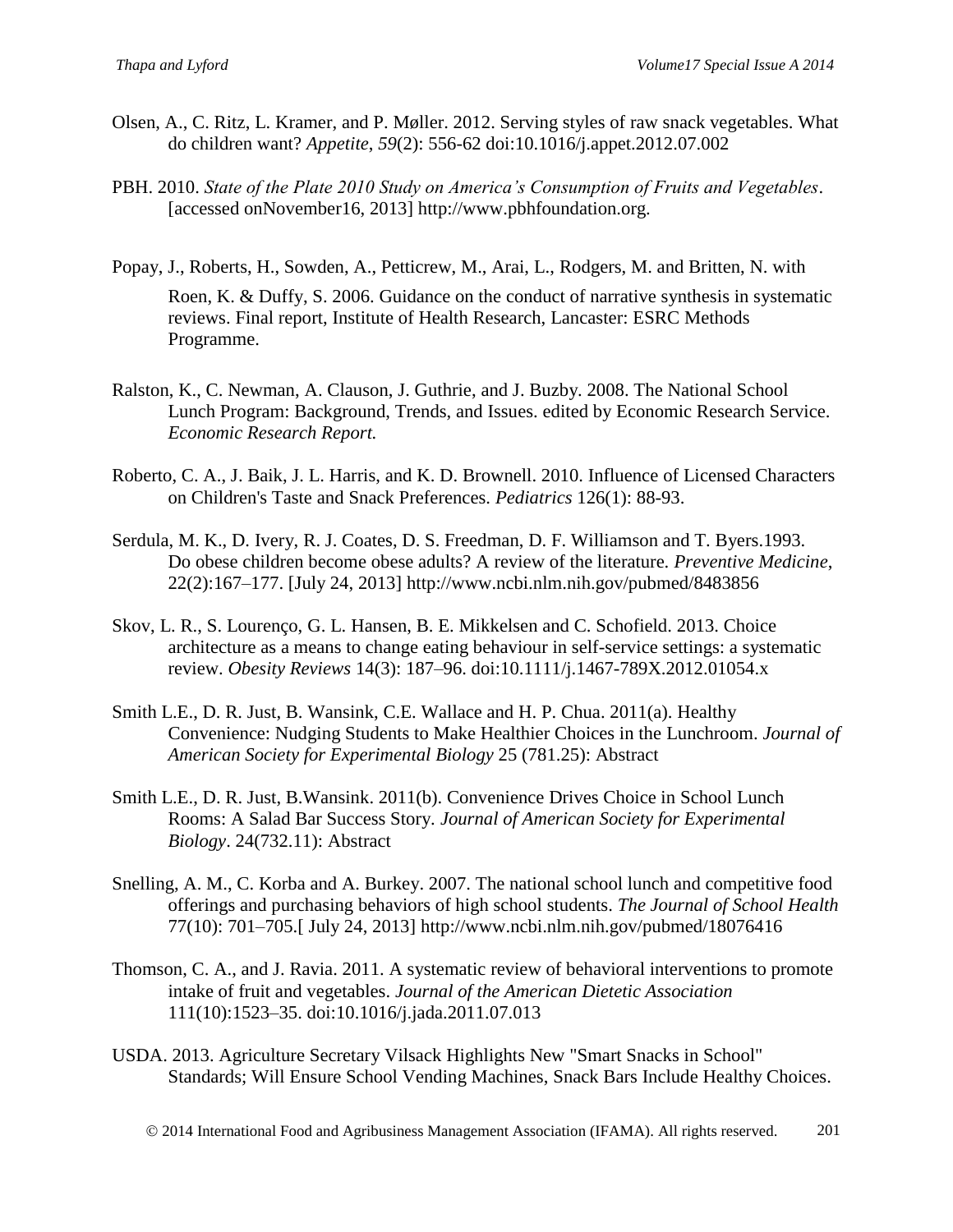Release No. 0134.13.

<http://www.usda.gov/wps/portal/usda/usdahome?contentid=2013/06/0134.xml> [ July 29, 2013]

- Van Kleef, E., M. Shimizu, and B. Wansink. 2013. Just a bite: Considerably smaller snack portions satisfy delayed hunger and craving. *Food Quality and Preference* 27(1): 96-100.
- Wallace, C. E. 2011. BEN and the Smarter Lunchroom: Nudging Children to Healthy Choices. *Childhood Obesity (Formerly Obesity and Weight Management)* 7(3): 245–246. [doi:10.1089/chi.2011.0300.wall]
- Wansink B, D. R. Just, and C.R. Payne. 2010. Smarter Lunchrooms: Payment Systems that Nudge Healthier School Lunch Choices. *Journal of American Society for Experimental Biology* 24(322.1): Abstract
- Wansink B, D. R. Just, L.E. Smith, and C.E. Wallace. 2011. Lunch Line Redesign: Making School Lunchrooms Smarter. *Journal of American Society for Experimental Biology* 25(342.8): Abstract
- Wansink, B., D. R. Just, and C. R. Payne. 2012a. Can Branding Improve School Lunches? *Archives of Pediatrics and Adolescent Medicine* 166(10): 967-968.
- Wansink, B., D. R. Just, C. R. Payne, and M. Z. Klinger. 2012b. Attractive names sustain increased vegetable intake in schools. *Preventive Medicine* 55(4): 330-332.
- Wansink, B., D. R. Just, A. S.Hanks and L. E. Smith. 2013. Pre-sliced fruit in school cafeterias: children's selection and intake. *American journal of preventive medicine* 44(5): 477–80. [doi:10.1016/j.amepre.2013.02.003]
- White House Task Force on Childhood Obesity. 2010. Solving the Problem of Childhood Obesity Within a Generation - White House Task Force on Childhood Obesity Report to the President. Washington, DC: 2010.[www.letsmove.gov/white-house-task-forcechildhood-obesity-report-president]
- Young, K. D. 2012. School Health Policy: School Lunch Consumption Patterns of Middle School Students. Masters Thesis. American University. Washington, D.C.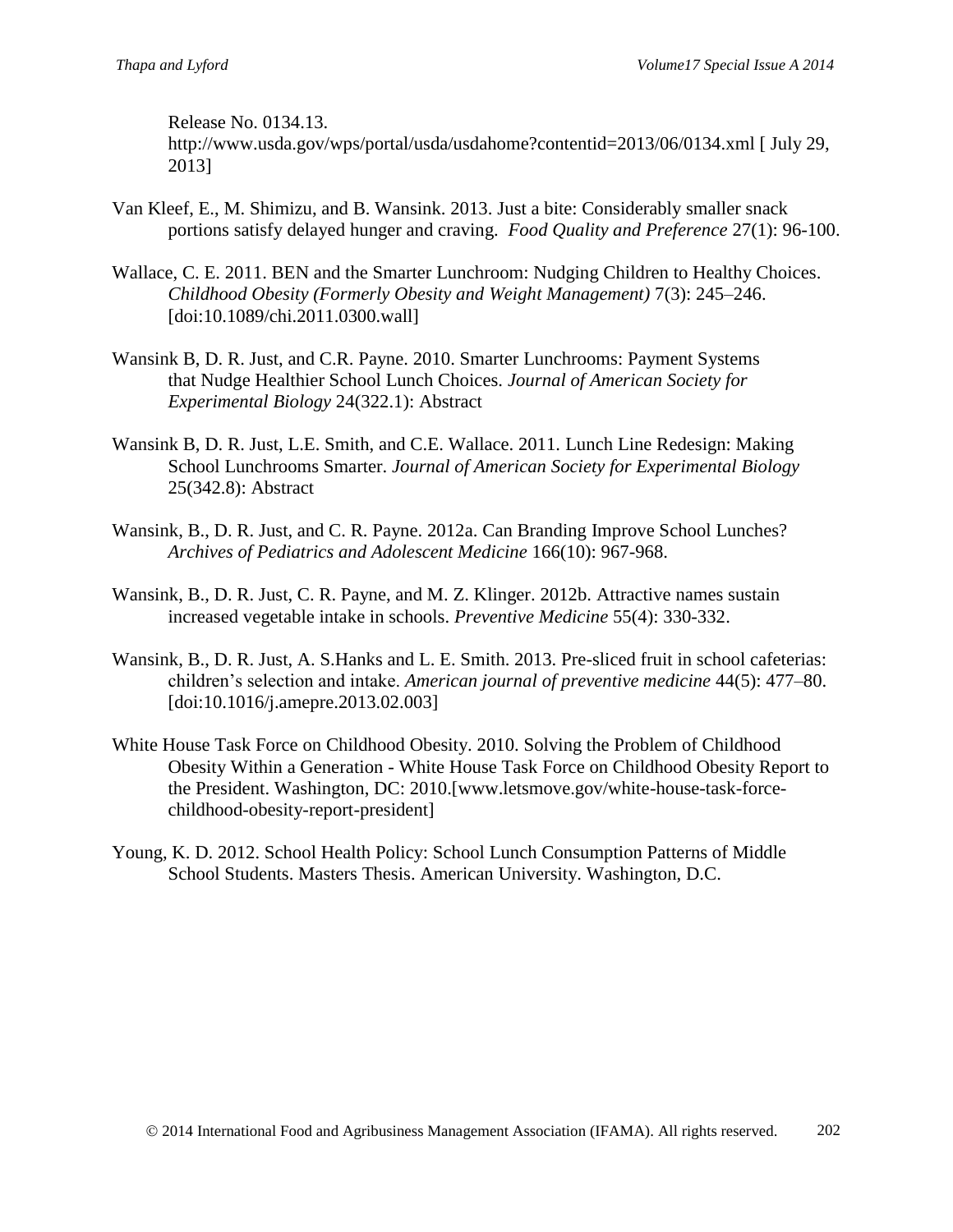# **Appendix**

| <b>SN</b>      | <b>Search terms</b>                          | <b>Database</b>   | Reference                          | <b>Title</b>                                                                                                |  |
|----------------|----------------------------------------------|-------------------|------------------------------------|-------------------------------------------------------------------------------------------------------------|--|
|                | Published work                               |                   |                                    |                                                                                                             |  |
| 1              | Nudge(ing) and<br>lunchroom and<br>lunchroom | WoS,<br>PubMed    | Hanks et al.<br>(2012a)            | Healthy Convenience: Nudging Students Toward<br>Healthier Choices in the Lunchroom                          |  |
|                | Nudge and<br>lunchroom                       | Google<br>Scholar |                                    |                                                                                                             |  |
| $\overline{2}$ | Nudge(ing)<br>and lunchroom<br>and lunchroom | WoS               | Smith et al.<br>$(2011a)*$         | Healthy Convenience: Nudging Students to Make<br>Healthier Choices in the Lunchroom                         |  |
| 3              | Nudge(ing)<br>and lunchroom<br>and lunchroom | <b>WoS</b>        | Wansink et<br>al. $(2010)$ *       | <b>Smarter Lunchrooms: Payment Systems</b><br>that Nudge Healthier School Lunch Choices                     |  |
| $\overline{4}$ | Lunchroom                                    | WoS               | Wansink et<br>al. (2013)           | Pre-sliced Fruit in School Cafeterias Children's<br>Selection and Intake                                    |  |
| 5              | Lunchroom                                    | WoS<br>PubMed     | Hanks et al.<br>(2013a)            | <b>Smarter Lunchrooms Can Address New</b><br>School Lunchroom Guidelines and Childhood<br>Obesity           |  |
| 6              | Lunchroom                                    | WoS               | Wansink et<br>al. (2012b)          | <b>Attractive Names Sustain Increased Vegetable</b><br>Intake in Schools                                    |  |
| $\overline{7}$ | Lunchroom                                    | WoS               | Wansink et<br>al. 2011*            | Lunch Line Redesign: Making School Lunchrooms<br>Smarter                                                    |  |
| 8              | Lunchroom                                    | WoS               | Smith et al.<br>$(2011b)$ *        | Convenience Drives Choice in School Lunch<br>Rooms: A Salad Bar Success Story                               |  |
| 9              | Choice<br>architecture                       | PubMed            | Hakim and<br>Meissen<br>(2013)     | Increasing Consumption of Fruits and Vegetables in<br>the School Cafeteria: the Influence of Active Choice. |  |
|                | Choice<br>architecture<br>and lunchroom      | Google<br>Scholar |                                    |                                                                                                             |  |
| 10             | Nudging and<br>lunchroom                     | Google<br>Scholar | Huang et al.<br>$(2013)$ **        | Healthy Eating Design Guidelines for School<br>Architecture                                                 |  |
| 11             | Nudge and<br>lunchroom                       | Google<br>Scholar | Hanks et al.<br>$(2012c)$ *        | A Source of Contention or Nutrition: An Assessment<br>of Removing Flavored Milk from School<br>Lunchrooms   |  |
| 12             | Nudge and<br>lunchroom                       | Google<br>Scholar | Just and<br>Wansink<br>$(2009)$ ** | <b>Smarter Lunchrooms: Using Behavioral Economics</b><br>To Improve Meal Selection                          |  |

**Table 1.** Summary of searches that have choice architecture component in a school lunchroom setting with food choice decision outcome variable

2014 International Food and Agribusiness Management Association (IFAMA). All rights reserved. 203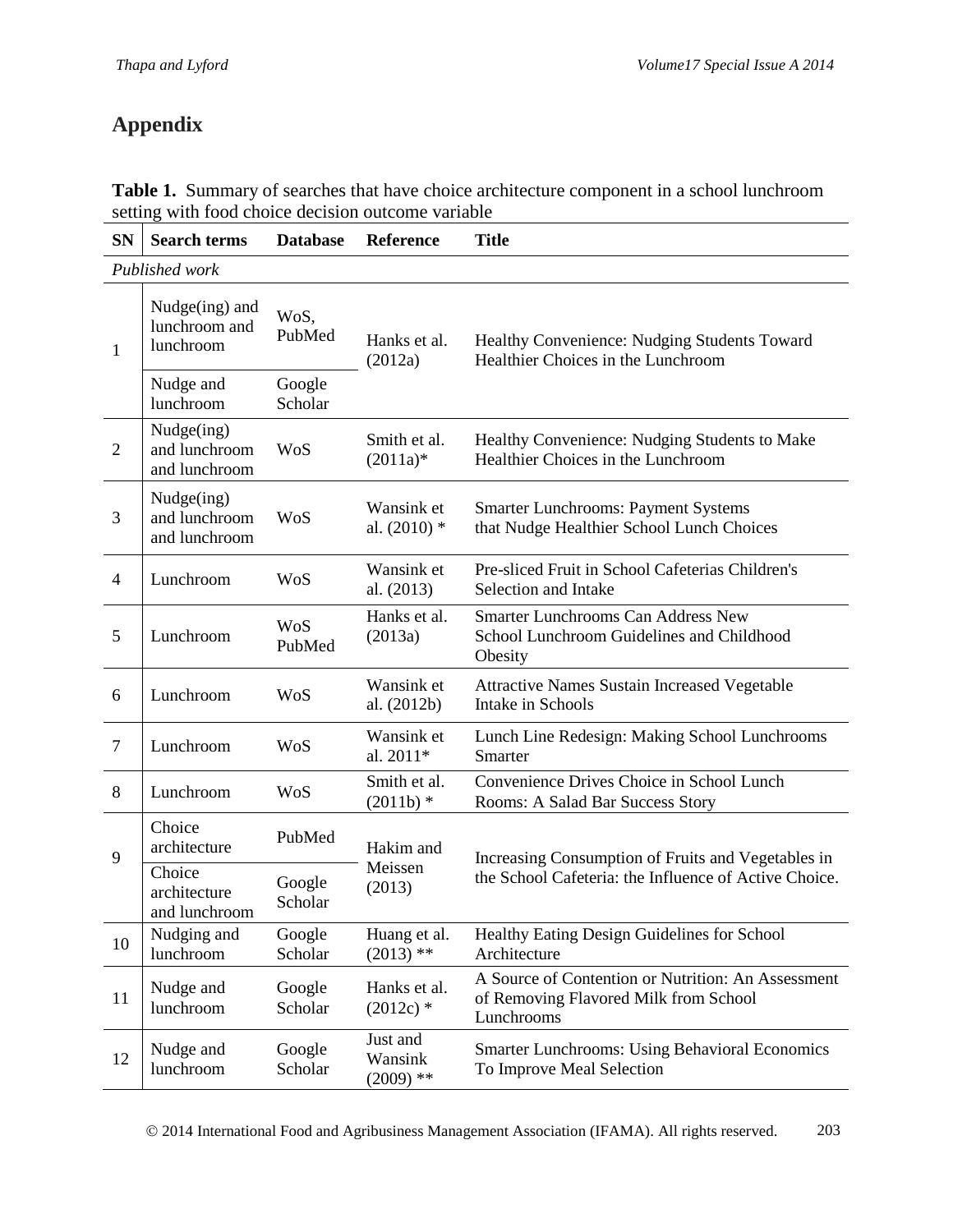#### **Table 1.** *Continued*

| <b>SN</b>        | <b>Search term</b>                       | <b>Database</b>   | Reference                           | <b>Title</b>                                                                                                                                                                                                 |
|------------------|------------------------------------------|-------------------|-------------------------------------|--------------------------------------------------------------------------------------------------------------------------------------------------------------------------------------------------------------|
| 13               | Nudge and<br>lunchroom                   | Google<br>Scholar | Hanks et al.<br>(2012b)             | Trigger Foods: The Influence of 'Irrelevant'<br>Alternatives in School Lunchrooms                                                                                                                            |
| 14               | Nudge and<br>lunchroom                   | Google<br>Scholar | Goto et al.<br>(2012)               | Do Environmental Interventions Impact Elementary<br>School Students' Lunchtime Milk Selection?                                                                                                               |
| 15               | Nudging and<br>lunchroom                 | Google<br>Scholar | Wallace<br>$(2011)$ **              | BEN and the Smarter Lunchroom: Nudging Children<br>to Healthy Choices                                                                                                                                        |
| 16               | Nudging and<br>lunchroom                 | Google<br>Scholar | Olsen et al.<br>(2012)              | Serving Styles of Raw Snack Vegetables. What do<br>Children Want?                                                                                                                                            |
| 17               | Nudge and<br>lunchroom                   | Google<br>Scholar | Jensen<br>$(2009)$ **               | Theme Overview: Weighing Healthy Choices For<br>The School Meals Program                                                                                                                                     |
| 18               | Behavioral<br>Economics and<br>lunchroom | Google<br>Scholar | Gittelsohn<br>and Lee<br>$(2013)**$ | Integrating Educational, Environmental, and<br>Behavioral Economic Strategies May Improve the<br><b>Effectiveness of Obesity Interventions</b>                                                               |
| 19               | Behavioral<br>Economics and<br>lunchroom | Google<br>Scholar | Hubbard et<br>al. $(2013)$ *        | Impact of A Smarter Lunchroom Intervention on<br>Food Selection and Consumption Among<br>Adolescents and Young Adults With Intellectual and<br>Developmental Disabilities in a Residential School<br>Setting |
| 20               | Behavioral<br>Economics and<br>lunchroom | Google<br>Scholar | Liu et al.<br>$(2013)$ **           | Using Behavioral Economics to Design More<br><b>Effective Food Policies to Address Obesity</b>                                                                                                               |
| 21               | Behavioral<br>Economics and<br>lunchroom | Google<br>Scholar | Wansink<br>$(2013)$ **              | Convenient, Attractive, and Normative: The CAN<br>Approach to Making Children Slim by Design                                                                                                                 |
| 22               | Behavioral<br>Economics and<br>lunchroom | Google<br>Scholar | Hanks et al.<br>(2013b)             | Preordering School Lunch Encourages Better Food<br>Choices by Children                                                                                                                                       |
| 23               | Behavioral<br>Economics and<br>lunchroom | Google<br>Scholar | Guthrie and<br>Newman<br>$(2013)**$ | Eating Better at School: Can New Policies Improve<br>Children's Food Choices?                                                                                                                                |
| 24               | Behavioral<br>Economics and<br>lunchroom | Google<br>Scholar | Godfrey<br>$(2012)$ **              | Making Lunchroom Smarter in Ithaca City School<br>District                                                                                                                                                   |
| Work in Progress |                                          |                   |                                     |                                                                                                                                                                                                              |
| 25               | Nudge and<br>lunchroom                   | Google<br>Scholar | Just et al.<br>(2008)               | <b>Constrained Volition and Healthier School Lunches</b>                                                                                                                                                     |
| 26               | Nudge and<br>lunchroom                   | Google<br>Scholar | Ferro et al.<br>(2013)              | The Effect of Pre Selection and Visual Cues on Food<br>Item Selection by Middle School Children                                                                                                              |
| 27               | Nudge and<br>lunchroom                   | Google<br>Scholar | Castellari et<br>al. (2013)         | Hunger Driven Food Choices: An Experiment to<br>Test The Effect of Providing Pre-Lunch Snacks on<br><b>School Lunch Choices</b>                                                                              |

2014 International Food and Agribusiness Management Association (IFAMA). All rights reserved. 204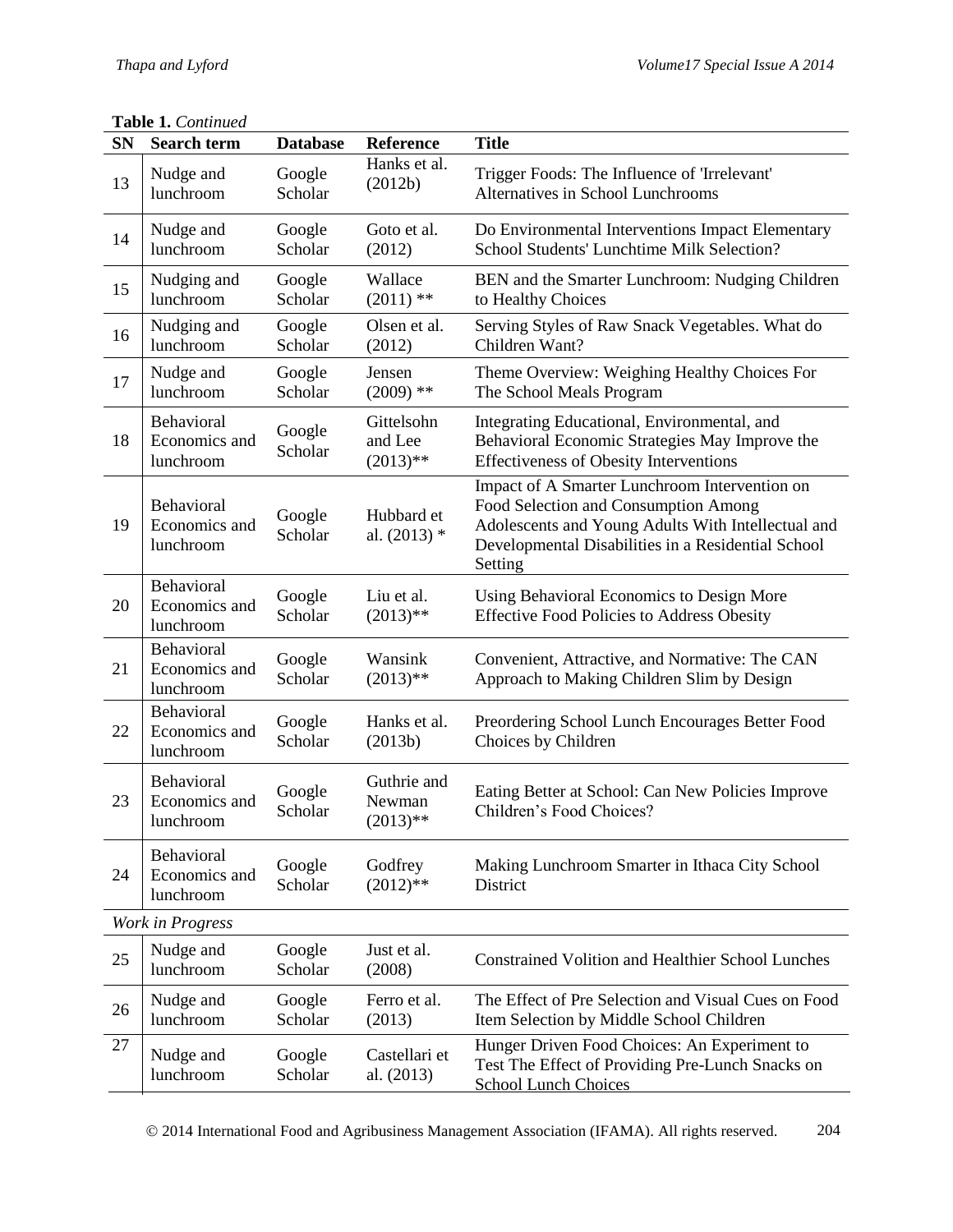| <b>SN</b>     | <b>Search term</b>                              | <b>Database</b>   | <b>Reference</b>        | <b>Title</b>                                                                                                                                                                    |
|---------------|-------------------------------------------------|-------------------|-------------------------|---------------------------------------------------------------------------------------------------------------------------------------------------------------------------------|
| 28            | Nudge and<br>lunchroom                          | Google<br>Scholar | Newman et<br>al. (2013) | School Meals Experiment: Can a Taste Test Increase<br>Vegetable Acceptance?                                                                                                     |
| <b>Theses</b> |                                                 |                   |                         |                                                                                                                                                                                 |
| 29            | Nudge and<br>lunchroom                          | Google<br>Scholar | Young<br>(2012)         | School Health Policy: School Lunch Consumption<br>Patterns of Middle School Students                                                                                            |
| 30            | Behavioral<br>Economics and<br><i>lunchroom</i> | Google<br>Scholar | McDowell<br>(2013)      | Determining the Effectiveness of a Behavioral<br>Economics Cafeteria Intervention in Big Walnut<br>High School Designed to Improve Healthfulness of<br><b>Student Purchases</b> |
| 31            | <b>Behavioral</b><br>Economics and<br>lunchroom | Google<br>Scholar | Miller<br>(2013)        | Increasing Portion Sizes of Fruits and Vegetables in<br>an Elementary School Lunchroom Can Increase<br><b>Fruits and Vegetable Consumption</b>                                  |

#### **Table 1.** *Continued*

\*full article not available \*\* Non-Experimental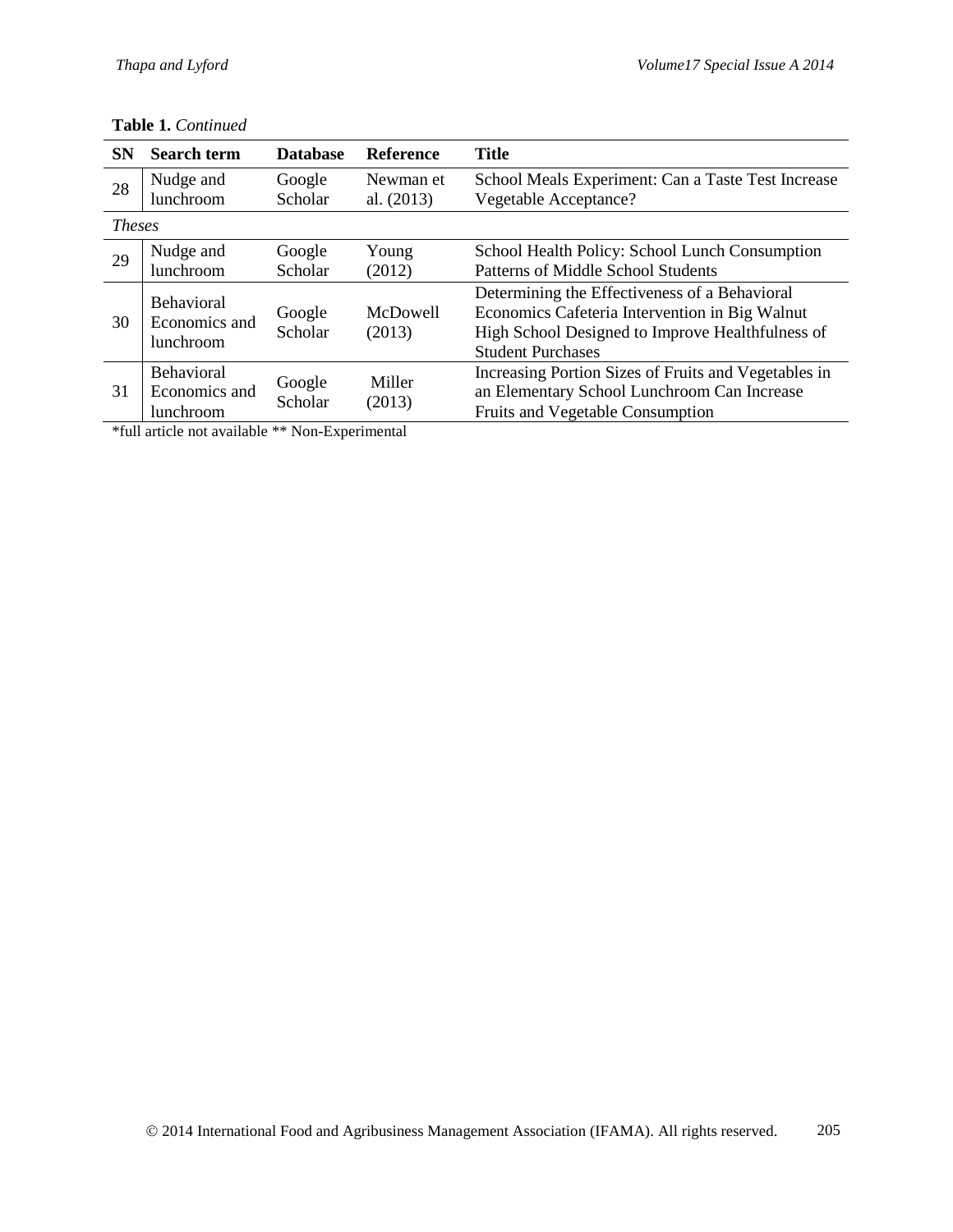| Healthy convenience - high school lunchroom, Hanks et al. (2012a).<br>Introduced convenience lunch line that contained only healthier food options as<br>Action<br>well as flavored milk |                                                                                                                                                                                                                                                                                          |  |
|------------------------------------------------------------------------------------------------------------------------------------------------------------------------------------------|------------------------------------------------------------------------------------------------------------------------------------------------------------------------------------------------------------------------------------------------------------------------------------------|--|
| <b>Nudge</b>                                                                                                                                                                             | Convenience                                                                                                                                                                                                                                                                              |  |
| Outcome                                                                                                                                                                                  | Sales of healthier foods                                                                                                                                                                                                                                                                 |  |
| Measure                                                                                                                                                                                  | Purchase data                                                                                                                                                                                                                                                                            |  |
| Results                                                                                                                                                                                  | Sales of healthier foods increased by 18% (significant)                                                                                                                                                                                                                                  |  |
| Conclusion                                                                                                                                                                               | Convenience most likely nudged the students to take the food but food<br>preference may have led them to limit their consumption.                                                                                                                                                        |  |
| Comprehensiveness                                                                                                                                                                        | Action can be replicated at low cost to other lunchrooms and cafeterias outside<br>school lunchroom                                                                                                                                                                                      |  |
| Recommends                                                                                                                                                                               | Post intervention data collection                                                                                                                                                                                                                                                        |  |
|                                                                                                                                                                                          | Pre-sliced fruits - middle school lunchroom, Wansink et al. (2013).                                                                                                                                                                                                                      |  |
| Action                                                                                                                                                                                   | Offer pre-sliced fruits                                                                                                                                                                                                                                                                  |  |
| <b>Nudge</b>                                                                                                                                                                             | Convenience, size and shape                                                                                                                                                                                                                                                              |  |
| Outcome                                                                                                                                                                                  | Selection and Intake                                                                                                                                                                                                                                                                     |  |
| Measure                                                                                                                                                                                  | daily apple sales, percentage of an apple serving consumed per student,<br>percentage of an apple serving wasted per student                                                                                                                                                             |  |
| Results                                                                                                                                                                                  | Increased by 71% compared to control                                                                                                                                                                                                                                                     |  |
|                                                                                                                                                                                          | Percentage who ate more than half increased by 73%                                                                                                                                                                                                                                       |  |
|                                                                                                                                                                                          | Percentage that wasted half or more decreased by 48%                                                                                                                                                                                                                                     |  |
| Conclusion                                                                                                                                                                               | An example of low cost environment change that promotes healthy eating and<br>decrease waste                                                                                                                                                                                             |  |
| Assumption                                                                                                                                                                               | No seasonal effect                                                                                                                                                                                                                                                                       |  |
|                                                                                                                                                                                          | Novelty effect                                                                                                                                                                                                                                                                           |  |
| Comprehensiveness                                                                                                                                                                        | Has a cost component                                                                                                                                                                                                                                                                     |  |
|                                                                                                                                                                                          | Attractive names - elementary school lunchroom, Wansink et al. (2012b).                                                                                                                                                                                                                  |  |
| Action                                                                                                                                                                                   | Study 1: Paired carrots with an attractive name in five elementary schools<br>Study 2:Systematically attractively named or not named vegetables                                                                                                                                          |  |
| <b>Nudge</b>                                                                                                                                                                             | <b>Attractive names</b>                                                                                                                                                                                                                                                                  |  |
| Outcome                                                                                                                                                                                  | Study 1: Selection and consumption of carrots<br>Study 2: Vegetable selection                                                                                                                                                                                                            |  |
| Measure                                                                                                                                                                                  | Study 1: Selection and consumption of carrots<br>Study 2: Food sales of vegetable                                                                                                                                                                                                        |  |
| Results                                                                                                                                                                                  | Study 1: Elementary students ate twice the percentage of their carrots - named<br>"X-ray Vision Carrots" than when named "Food of the Day"<br>Study 2: Elementary school students were 16% more likely to persistently choose<br>more hot vegetables when given fun and attractive names |  |
| Conclusion                                                                                                                                                                               | Attractive names effectively and persistently increased healthy food<br>consumption. Impact of attractive names lasts.                                                                                                                                                                   |  |
| Comprehensiveness                                                                                                                                                                        | Little or no cost, one volunteer student could do it!                                                                                                                                                                                                                                    |  |

## **Table 2.** Research Summary for Narrative Synthesis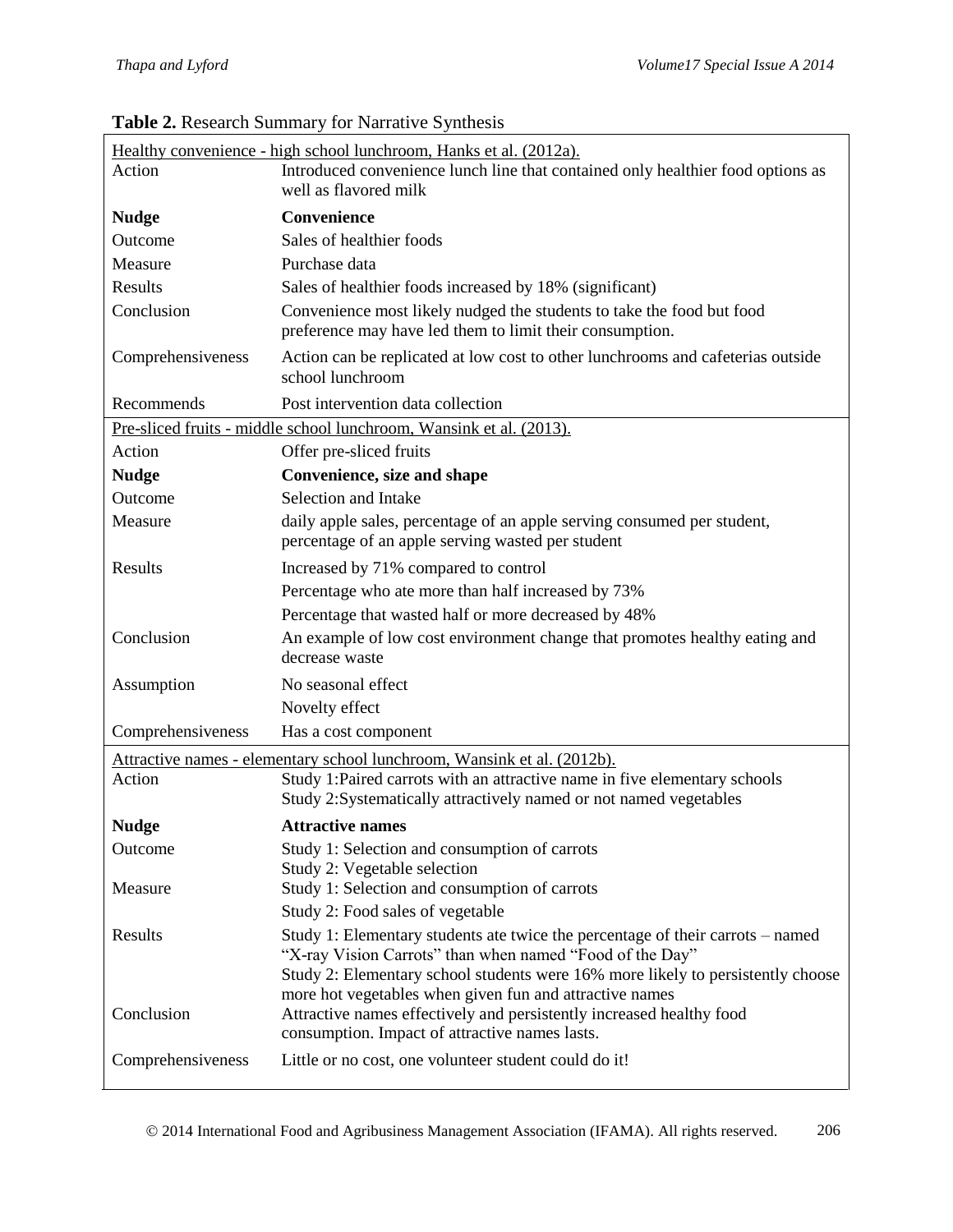#### **Table 2.** *Continued*

| Active choice - Kindergarten through 8 <sup>th</sup> grade lunchroom, Hakim and Meissen (2013).                                                                                                                                                 |                                                                                                                                                                                                                                                                                                                                                                                                                                                                                                                                          |  |  |
|-------------------------------------------------------------------------------------------------------------------------------------------------------------------------------------------------------------------------------------------------|------------------------------------------------------------------------------------------------------------------------------------------------------------------------------------------------------------------------------------------------------------------------------------------------------------------------------------------------------------------------------------------------------------------------------------------------------------------------------------------------------------------------------------------|--|--|
| Action                                                                                                                                                                                                                                          | Introduced an active forced choice into the school lunchroom                                                                                                                                                                                                                                                                                                                                                                                                                                                                             |  |  |
| <b>Nudge</b>                                                                                                                                                                                                                                    | <b>Active choice</b>                                                                                                                                                                                                                                                                                                                                                                                                                                                                                                                     |  |  |
| Outcome                                                                                                                                                                                                                                         | Consumption of fruits and vegetables                                                                                                                                                                                                                                                                                                                                                                                                                                                                                                     |  |  |
| Measure                                                                                                                                                                                                                                         | daily apple sales, percentage of an apple serving consumed per student,<br>percentage of an apple serving wasted per student                                                                                                                                                                                                                                                                                                                                                                                                             |  |  |
| Results<br>Conclusion                                                                                                                                                                                                                           | An average daily 15% significant consumption increase of fruits and vegetables<br>during the intervention period.<br>Students were almost three times more likely to consume more that 50% of the<br>vegetable serving than they were when they are not given a choice.<br>The model works in both "offer" and "serve" NSLP model                                                                                                                                                                                                        |  |  |
|                                                                                                                                                                                                                                                 |                                                                                                                                                                                                                                                                                                                                                                                                                                                                                                                                          |  |  |
| Environmental interventions - elementary school lunchroom, Goto et al. (2012).<br>School 1: White milk made easily accessible vs. ask for chocolate milk<br>Action<br>School 2: Three fold greater quantity of white compared to chocolate milk |                                                                                                                                                                                                                                                                                                                                                                                                                                                                                                                                          |  |  |
| <b>Nudge</b>                                                                                                                                                                                                                                    | School 1: Accessibility and School 2: Visual cue                                                                                                                                                                                                                                                                                                                                                                                                                                                                                         |  |  |
| Outcome                                                                                                                                                                                                                                         | Selection decision                                                                                                                                                                                                                                                                                                                                                                                                                                                                                                                       |  |  |
| Measure                                                                                                                                                                                                                                         | Selection of white milk                                                                                                                                                                                                                                                                                                                                                                                                                                                                                                                  |  |  |
| Results<br>Conclusion                                                                                                                                                                                                                           | School 1: Significantly increased selection of white milk<br>School 2: No significant alteration in selection pattern<br>School based practices that apply behavioral economics may offer useful<br>strategies for improving food selection                                                                                                                                                                                                                                                                                              |  |  |
| Comprehensiveness                                                                                                                                                                                                                               | Suggest the research implication for school policies.                                                                                                                                                                                                                                                                                                                                                                                                                                                                                    |  |  |
|                                                                                                                                                                                                                                                 | Trigger foods - high school lunchroom, Hanks et al. (2012b) and Hanks et al. (2013a).                                                                                                                                                                                                                                                                                                                                                                                                                                                    |  |  |
| Action                                                                                                                                                                                                                                          | Offer foods that either increase or decrease the selection of fruits, vegetables, or<br>unhealthy sides simply through their presence on the lunch                                                                                                                                                                                                                                                                                                                                                                                       |  |  |
| <b>Nudge</b>                                                                                                                                                                                                                                    | Libertarian paternalism                                                                                                                                                                                                                                                                                                                                                                                                                                                                                                                  |  |  |
| Outcome                                                                                                                                                                                                                                         | Selection and consumption of healthier food options                                                                                                                                                                                                                                                                                                                                                                                                                                                                                      |  |  |
| Measure                                                                                                                                                                                                                                         | Waste data                                                                                                                                                                                                                                                                                                                                                                                                                                                                                                                               |  |  |
| Results<br>Conclusion                                                                                                                                                                                                                           | Demonstrates the impacts of offering a single vegetable or fruit may have<br>significant implications for the whole meal (Hanks et al., 2012). The students<br>were 13.4% more likely to take a fruit and 23% more likely to take a vegetable<br>following the lunch room makeover and the makeover increased actual fruit<br>consumption by 18% and vegetable consumption by 25% (Hanks et al., 2013).<br>Small change in cafeterias and lunchroom can have a significant influence in<br>guiding students towards healthier behaviors. |  |  |
| Comprehensiveness                                                                                                                                                                                                                               | Points that the makeover took only 3 hours to implement and cost less than \$50<br>(Hanks et al., 2013).                                                                                                                                                                                                                                                                                                                                                                                                                                 |  |  |
| Pre-ordering, elementary school lunchroom, Hanks et al. (2013b).                                                                                                                                                                                |                                                                                                                                                                                                                                                                                                                                                                                                                                                                                                                                          |  |  |
| Action                                                                                                                                                                                                                                          | Students use an electronic system to pre-order their lunch entrée.                                                                                                                                                                                                                                                                                                                                                                                                                                                                       |  |  |
| <b>Nudge</b>                                                                                                                                                                                                                                    | Libertarian paternalism                                                                                                                                                                                                                                                                                                                                                                                                                                                                                                                  |  |  |
| Outcome                                                                                                                                                                                                                                         | Selection and consumption of healthier food options                                                                                                                                                                                                                                                                                                                                                                                                                                                                                      |  |  |
| Measure                                                                                                                                                                                                                                         | Sales record                                                                                                                                                                                                                                                                                                                                                                                                                                                                                                                             |  |  |